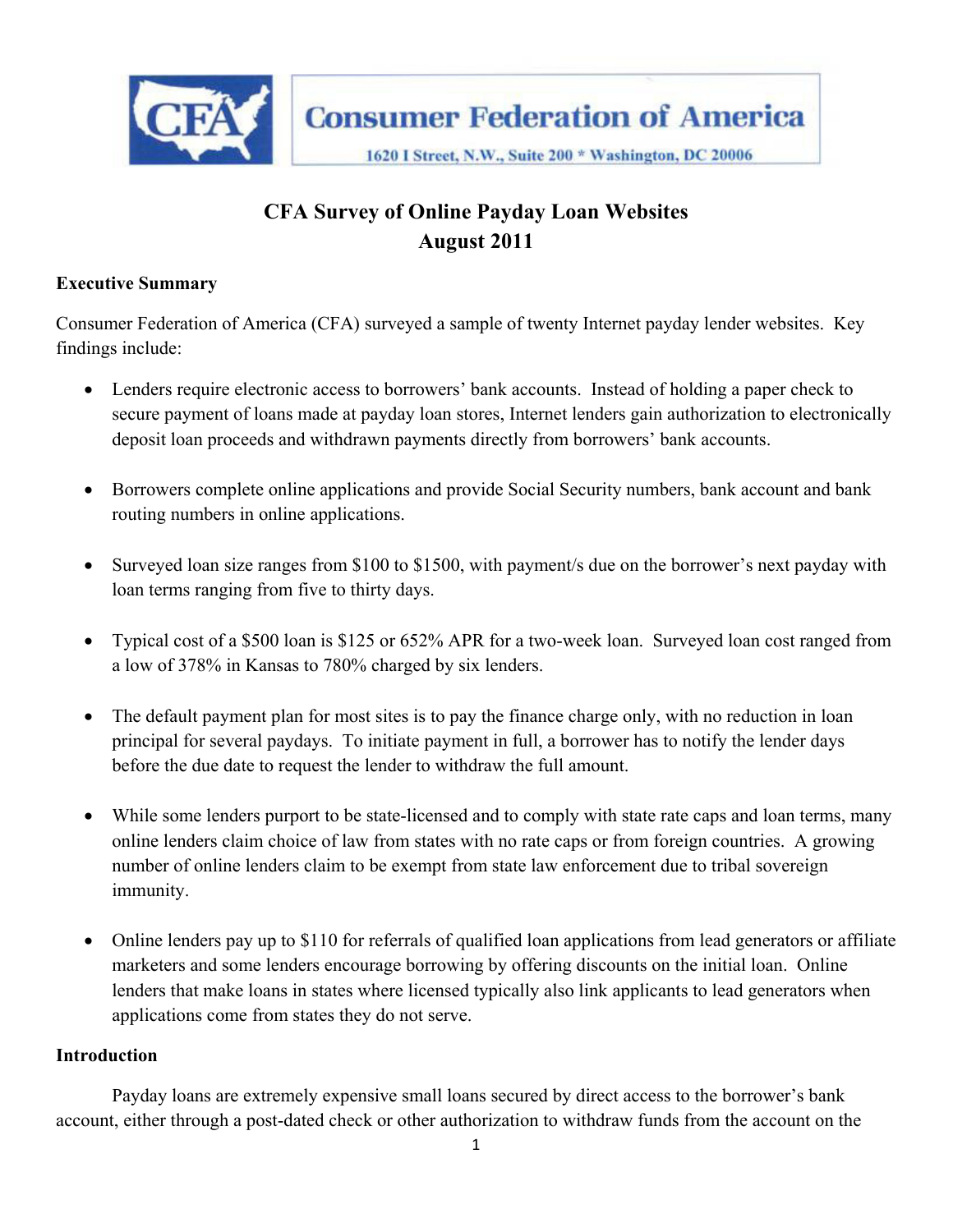borrower's next payday. The payday loan industry started its modern resurgence as store-front lenders but quickly migrated to the Internet to make and collect loans electronically from borrowers' bank accounts.

CFA issued a survey and report<sup>1</sup> on Internet payday lending in 2004, which found a range of finance charges from \$25 to \$35 per \$100 borrowed, or 650 percent to 780 percent APR for loans of two weeks. The survey noted a proliferation of loan marketing sites, anonymous domain registrations, and difficulty locating or identifying lenders. While some lenders surveyed in 2004 were licensed by state credit regulators, CFA found that most lenders were attempting to export home-state lax regulation or off-shore jurisdictions to escape state consumer and usury protections in the borrower's state. This report updates information on Internet payday loan terms and features from lender websites surveyed in 2011.

In 2011,  $CFA<sup>2</sup>$  surveyed a sample of twenty Internet payday loan websites and reviewed all webpages that were publicly available, filled out online loan applications until required to divulge personal financial information, and collected information on loan terms, methods of payment, disclosures, and privacy policies. CFA also conducted a search to determine the registrant location of the website domains for the twenty lenders. The majority of websites have anonymous registrations. See Appendix for the complete methodology and three survey charts.

## **Internet Loan Applications, Qualifications, and Screening**

#### **Loan Applications**

 $\overline{\phantom{a}}$ 

Loan applications are completed on the lender's website and electronically transmitted to the lender. Internet payday lenders use two types of loan applications which are completed online. Some sites post the entire application on one page so that it is visible in full while other sites break the application into shorter sections, viewed on multiple pages. In the latter case, consumers can only proceed to the next application page after they have completed the current page. The multi-page application is viewed as less intimidating to borrowers, however prospective borrowers cannot view the total information requested until after they have filled out early pages of the application. Furthermore, it may be unclear to the applicant whether their application has been completed or what happens to personal information if only a few of the application pages have been completed.

Online loan applications request personal and financial information, including the applicant's Social Security number, bank account and routing number, and employment or source and frequency of income. To see an example of a full internet payday loan application, go to www.payday-loan-yes.com/loan\_application.asp.

### **Qualifications to Borrow from an Online Payday Lender**

Most surveyed sites listed basic requirements for borrowers to qualify for loans. For example, Mycashnow.com requires borrowers to be 18 years old, to have a checking account active for 90 days or more, and make \$1,000 per month or more. Borrowers must provide a current phone number and the lender verifies current job status with an employer.<sup>3</sup> CashNetUSA requires applicants to have an active checking account, to have been on the

<sup>&</sup>lt;sup>1</sup> Jean Ann Fox and Anna Petrini, "Internet Payday Lending: How High-priced Lenders Use the Internet to Mire Borrowers in Debt and Evade State Consumer Protections," Consumer Federation of America, November 30, 2004, available at http://www.consumerfed.org/financial-services/credit-and-debt/payday-loanscar-titleother .

 $\sqrt[2]{\frac{1}{2}$  Survey conducted by Jean Ann Fox and Catherine B. Bourque, CFA.

 $3$  http://www.mycashnow.com/Cash-Advance-Online-faq.php, last visited 8/26/11.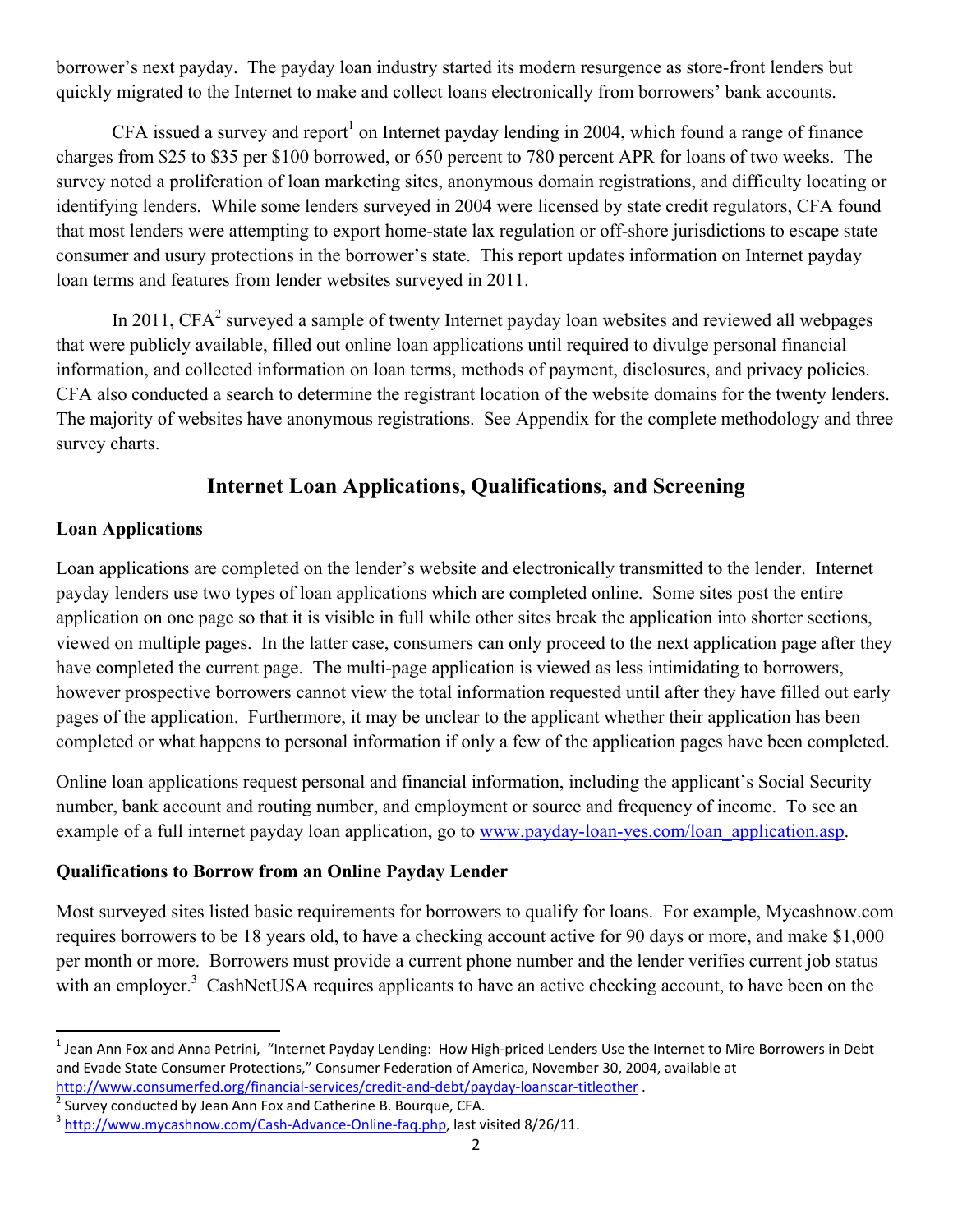job at least one month, be a US citizen or permanent resident, and be at least 18 years of age.<sup>4</sup> To qualify for a Tremont-Financial loan, borrowers must be employed at least three months, get direct deposit of pay or income, earn at least \$1,200 gross monthly income, not have combined payday loan debt of more than 75 percent of take-home pay, and have an open bank account that accepts electronic deposits via the Automated Clearinghouse  $(ACH)$ <sup>5</sup> Nationwidecash requires net income of \$1,200 per month to qualify<sup>6</sup>, while Americashadvance sets the income requirement at \$1500 post tax monthly income.<sup>7</sup>

### **Online Lenders Use Specialty Credit Reporting Companies to Screen Borrowers**

None of the lenders in our sample used the Big Three credit reporting companies (TransUnion, Experian, or Equifax) to determine credit-worthiness for borrowers. In fact, one of the selling points for online lenders is that they do not run a credit check and that bad credit does not disqualify borrowers.<sup>8</sup> Online lenders disclose that specialty credit reporting companies are used to screen applications, typically Teletrack.<sup>9</sup> Other credit screening or data companies listed by lenders include Clarity Services, Inc. (DiscountAdvances, CashnetUSA, MyCashNow), Accurint (Paydayone), DPBureau (Nationwidecash), Telecheck (Mypaydayloan), and Veritec (CheckintoCash). CashNetUSA notes that an applicant can be declined if she has defaulted on a past loan, but claims that four out of five applicants are approved.<sup>10</sup>

Online lenders tell borrowers that bad credit is no problem. Americanwebloan states "Don't worry if you have some bad things on your credit report --- late payments, missed payments, even bankruptcy – everyone does."<sup>11</sup>

Some websites note that loans are not available to active duty service members or their dependents while others ask for military status on applications.<sup>12</sup> Since CFA could not fully complete application forms,<sup>13</sup> it is not clear that applications from service members are denied, payday loans are made, or other loan products are offered.

## **Internet Payday Loan Terms and Price**

### **Internet Payday Loan Size and Term**

Loan size varies by lender and by whether the online lender complies with state payday loan limits.<sup>14</sup> The surveyed sites offered loans from \$100 to as high as \$1,500 with the maximum loan size at thirteen sites at \$1,000 or more. Stephens Inc. reports the average internet payday loan as \$380.<sup>15</sup> For example, Americashadvance loans up to \$1500 for a first-time loan with approved credit,  $16$  but some online lenders offer

 $\overline{\phantom{a}}$  $\frac{4 \text{ www.cashnetusa.com/how-it-works.html}}{5 \text{ Tromant Financial Mining}$ , visited 8/26/11.

<sup>&</sup>lt;sup>5</sup>Tremont Financial Minimal Requirements for Approval,<br>https://www.eloanserver.com/tremontfinancial/requirements.asp?intlenderid=9996, visited 8/26/11.

www.nationwidecash.com/ payday-loan-requirements.aspx, visited 8/26/11.<br>www.americashadvance.com/utah/howitworks.asp, visited 8/26/11.<br>www.ezpaydaycash.com/, visited 8/26/11 "No Credit Check!" See, also, www.mypaydayloan.c do not perform credit checks, however, we do verify your check writing/loan history with national databases."

<sup>&</sup>lt;sup>9</sup> <u>www.cashnetusa.com/</u> visited 8/26/11. See also, <u>www.mycashnow.com/Cash-Today-disclosure.php</u>, visited 8/29/11<br>
<sup>10</sup> https://www.cashnetusa.com/loan-application-step1.html, visited 8/26/11, "The CNU Advantage: 4 out

<sup>16</sup> www.americashadvance.com/utah/howitworks.asp, visited 8/26/11.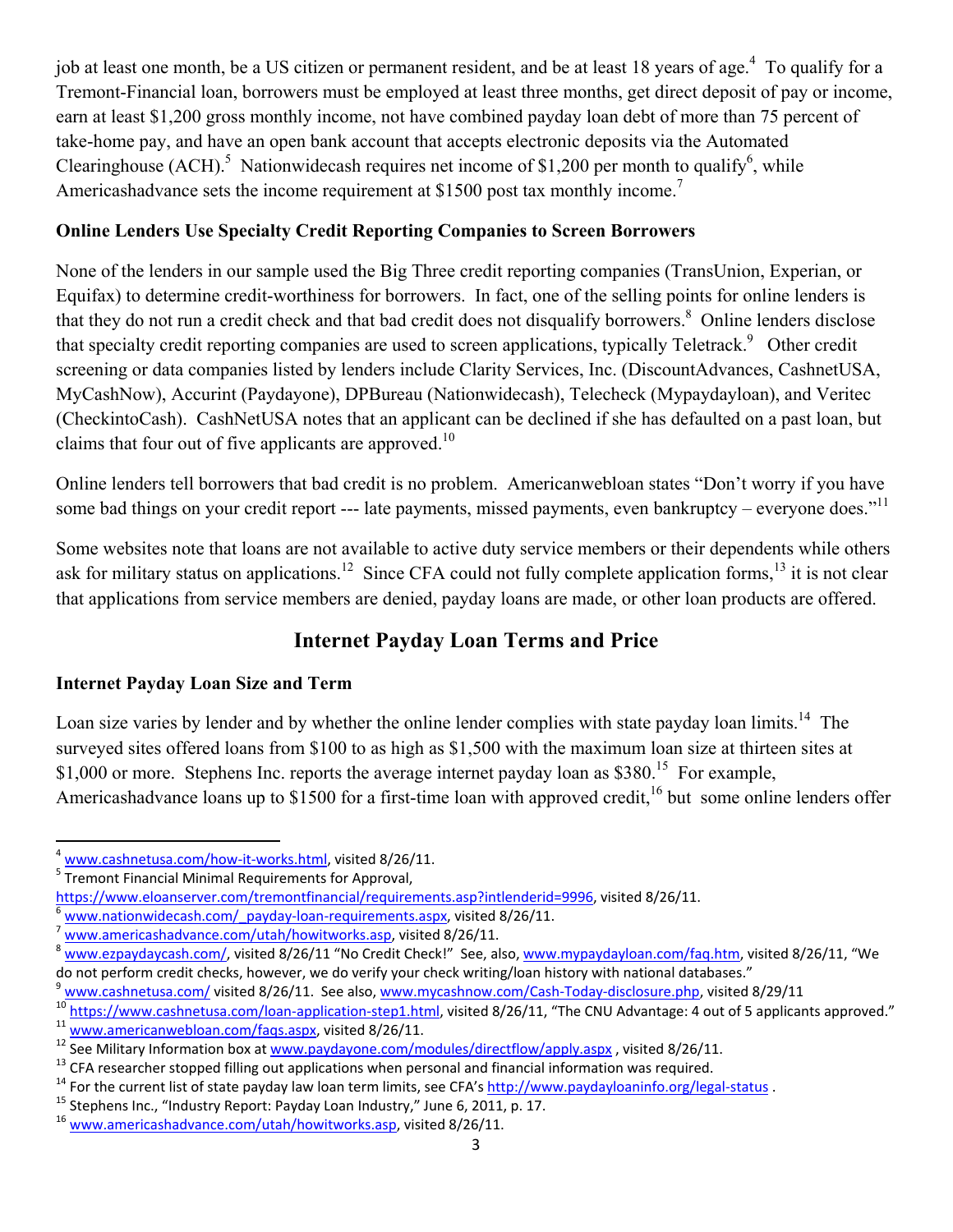smaller loans to first-time borrowers, with larger loans available for subsequent transactions. The duration for online loans varies by website. Nationalpayday.com sets the minimum loan term at 5 days and the maximum at 16 days.<sup>17</sup> Mypaydayloan requires that loans be repaid in 10 to 14 days even if the borrower is paid monthly.<sup>18</sup> Loanpointusa makes loans of 8 to 30 days.<sup>19</sup> In addition, many of the lenders have rewards programs or referral programs that incentivize borrowers to take out more than one loan. (See Marketing of Internet Loans, page 7.)

#### **Loan Cost**

CFA selected the disclosed cost of a 14-day \$500 loan to illustrate cost information. The lowest rate posted was 378.04 percent APR for a loan to a Kansas borrower (www.paydayone.com),  $^{20}$  and 404.11 percent for loans from sites that comply with the Illinois Payday Loan Reform Act rate cap. The highest cost of a two-week loan was 780 percent APR charged by six lenders. The most frequently charged fee, \$25 per \$100 borrowed, resulted in a 652 percent APR disclosed at eight sites for the states surveyed. The highest cost lenders use choice of law from states with no rate caps, claim tribal sovereign immunity from enforcement of state usury laws, or are located off-shore. (See Appendix Chart One.)

## **Internet Payday Loan Disclosures**

### **Disclosure of Loan Cost as APR**

Payday lenders are required by the Truth in Lending Act to disclose the cost of their loans as a finance charge (the dollar cost to borrow) and the annual percentage rate (APR) which expresses the comparable cost to borrow based on a year. If trigger terms are advertised, lenders' ads must also include the APR and finance charge information. Typically online lenders display charts on websites showing the APR and finance charge for each increment of funds loaned and for each day of loan term.

To view a typical fee schedule, go to www.aaapaydaycash.com/TruthInLending.asp

Only two of the surveyed lenders do not post both the finance charge and APR cost of loans where the information can be seen prior to completing and submitting a loan application (www.cashdirectexpress.com and www.lakotacash.com).

In some cases, the APR disclosure is available but not on the same screen as the finance charge. For example, the FAQ page at Nationalpayday.com lists the finance charge as a loan fee of 25% without also disclosing the APR in the same answer. The APR chart is at the bottom of the multi-screen document.<sup>21</sup> To illustrate:

### *FAQ: How much does it cost for an online cash advance?*

*The fee for a check advance is 25% of the amount borrowed, so for a \$100 loan, the fee is \$25, or \$125 total due.22* 

 $\overline{\phantom{a}}$ 

<sup>&</sup>lt;sup>17</sup><br><sup>18</sup> www.nationalpayday.com/diss.htm, visited 8/26/11.<br><sup>18</sup> www.mypaydayloan.com/faq.htm, visited 8/26/11.<br><sup>19</sup> www.loanpointusa.com/RatesGeneral.aspx?state=New%20Mexico, visited 8/26/11<br><sup>20</sup> CFA did not click on the Kansas loan was the least expensive.

<sup>&</sup>lt;sup>21</sup> www.nationalpayday.com/faq.htm, visited 8/29/11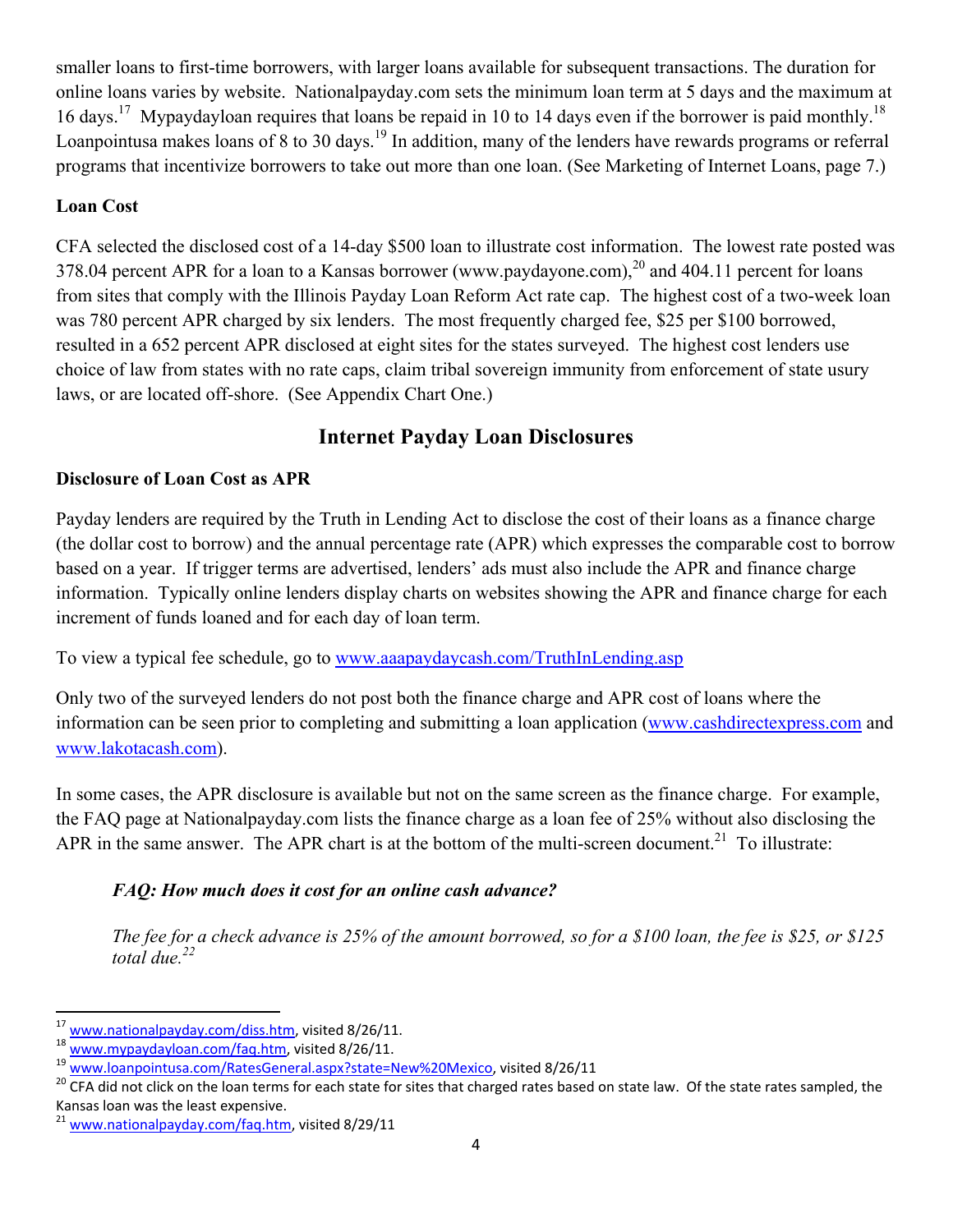In some cases, borrowers do not see the APR disclosure until after getting the loan. CFA located the \$30 per \$100 advanced finance charge disclosure on the Tremont Financial website<sup>23</sup> but borrowers must get the completed loan note to see the 780% APR price tag for a two-week loan.<sup>24</sup> Here is the FAQ on loan cost at Tremont Financial:

### *Q. Why does the APR seem so high on the Note & Disclosure Agreement?*

*A. The APR listed on the Note & Disclosure Agreement reflects what the interest rate would be if your advance were to last a full year. In 1999, the Federal Government declared that companies that issue cash advances must disclose interest rates in an annual form regardless of the fact that most payday loans are for less than 15 days. In our case, Tremont Financial does not charge interest on our cash advances, we charge fees, regardless of the length of the cash advance. Please look to the box labeled "Finance Charge" to see how much you will pay for your cash advance.25*

Other lenders are very explicit on the cost of their loans. AAApaydaycash discloses "Our fee for a payday loan is \$25.00 per \$100.00 borrowed, with the A.P.R. ranging from 304.17% to 1303.57%."26

### **Lender Location and Jurisdiction Disclosures**

Consumers who go online to borrow from websites may not know the identity of the lender or where it is located. Besides anonymous domain registrations, many sites provide only toll-free telephone numbers or email addresses for consumers to contact them. Four of the surveyed loan sites gave no geographical location information although CFA spotted one of them on the Delaware licensee list. Another six lenders state that they are located off-shore in the British West Indies, Costa Rica, St. Lucia, or The Grenadines, and claim to be subject only to the law of those island countries. (See Appendix, Chart One.)

Some lenders based in the United States claim to be subject only to the law of the state where they are located, specifically Utah, Delaware, and South Dakota, while two of the lenders in the sample claimed to be exempt from state laws due to tribal sovereign immunity. Over half of the surveyed sites list the states where loans are not available. Lenders tend to list states where loans are not made to reflect states that have sued the lenders or states where payday lending is not legal and state regulators enforce the law. At the other extreme, AmericanWebLoan.com makes loans available in states where high-cost internet payday lending is not authorized, including Connecticut, Massachusetts, New Hampshire, North Carolina, and Virginia.<sup>27</sup>

## **State License Status of Internet Payday Lenders Varies**

### **Online Lenders and State Licensing**

Surveyed online payday lenders with brick-and-mortar stores that have state licenses typically post their licenses online and provide loan terms and cost for state-specific pages on their websites. These include the big chain companies, such as Cash America's CashNetUSA/Advance America, Check into Cash, and Check 'n Go

 $\frac{\frac{22 \text{ http://www.nationalpaydaycom/faq.htm}}{23 \text{ https://www.eloanserver.com/tremontfinancial/Q}}$   $\frac{\frac{23 \text{ https://www.eloanserver.com/tremontfinancial/Q}}{24 \text{ libid}}$   $\frac{24 \text{ bibid}}{25}$   $\frac{25 \text{ Viewed at [\frac{25 \text{ Viewed at \[\frac{25 \text{ Viewed at \\[\frac{25 \text{\\]\\(https://www.eloanserver.com/tremontfinancial/Q}}{25}</math> <math display=\\)\]\(https://www.eloanserver.com/tremontfinancial/Q}}{25}</math> <math display=\)](https://www.eloanserver.com/tremontfinancial/Q}}{25}</math> <math display=)$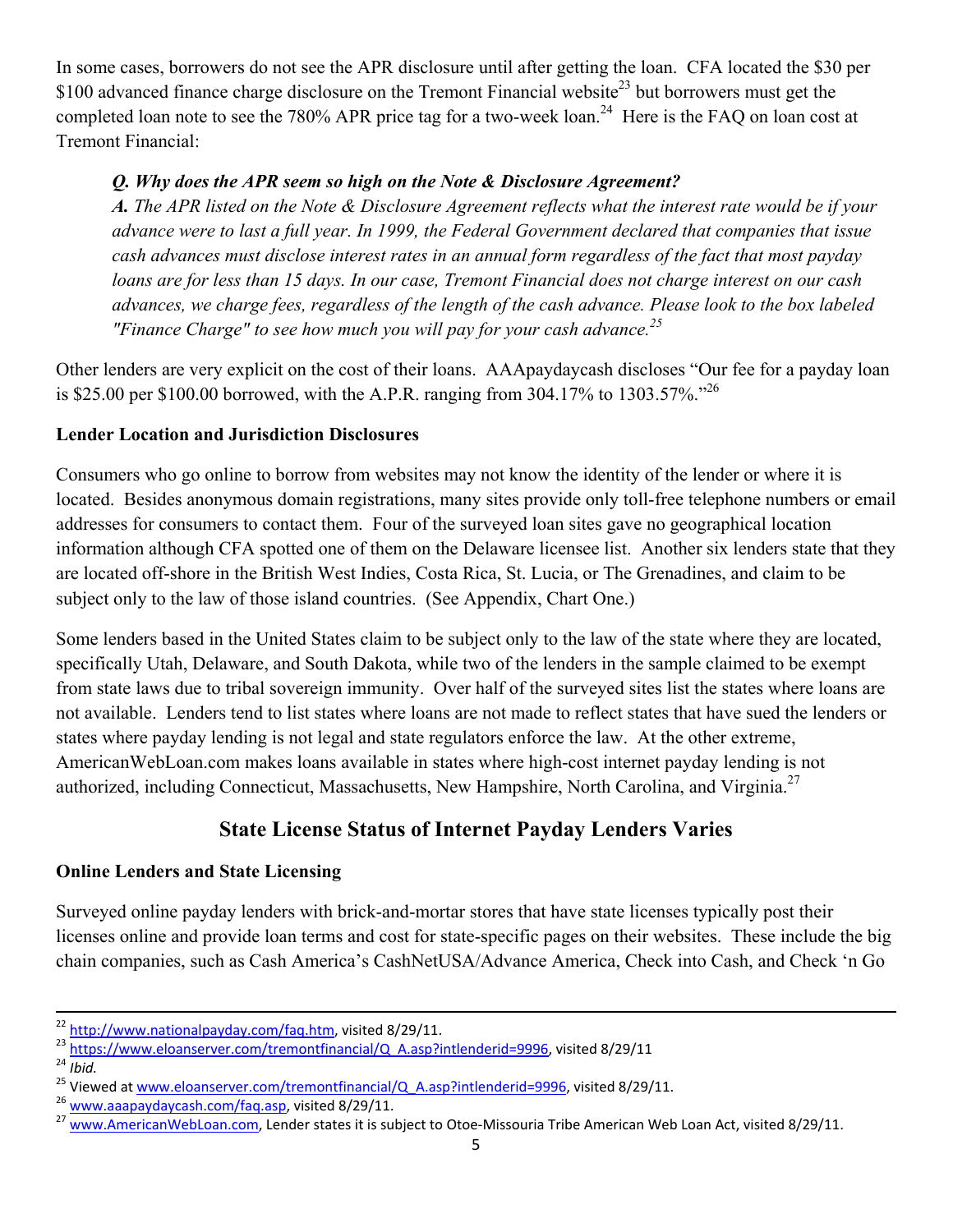as well as Speedy Cash. Online lenders licensed in the borrower's state often show a picture of the state license on the website.

Sometimes claims of jurisdiction and state licensing are not clear. PayDayOne claims choice of Delaware law but also says it is licensed in eighteen states to make loans in addition to brokering loans as a credit services organization in Ohio and Texas.<sup>28</sup> Aaapaydaycash claims to make loans subject only to Utah law.<sup>29</sup> Since payday lending became illegal in Arizona after the payday loan authorization law expired in July 2010, Speedy Cash offers online loans to Arizona consumers via its sales finance "car title loan" license as "Arizona Express Title Loans," charging 204 percent APR.<sup>30</sup>

Despite a disclosure that "The loan agreement will be governed by the applicable laws," Loanpointusa is charging \$30 per \$100 or 780 percent APR for a two-week loan term in Montana, a state that capped payday loan rates at  $36\%$  APR by ballot vote in  $2010^{31}$ 

Two lenders in the sample claim to be subject to tribal jurisdiction. The Americanwebloan site says "Please be advised that you are accepting the terms of your loan subject to the Otoe-Missouria Tribe American Web Loan Act and under the authority of the Finance Services Regulatory Commission established under the Act.<sup>332</sup> Lakotacash.com states that "Payday Financial, LLC, is owned wholly by an individual Tribal Member of the Cheyenne River Sioux Tribe and is not owned or operated by the Cheyenne River Sioux Tribe or any of its political subdivisions. Payday Financial, LLC, is a privately owned Native American business operating within the exterior boundaries of the Cheyenne River Sioux Reservation, a sovereign nation located within the United States of America."33

#### **State Licensed Lenders Broker Loans for Borrowers**

Many of the online lenders that are licensed in some states also refer loan applicants from states where the lender is not licensed or where payday loans are prohibited or restrained by state law to other lenders or lead generators. "Check Into Cash will attempt to process your loan directly. If not, we will attempt to place your request with other companies if you choose this option."<sup>34</sup> CFA clicked on the "Apply Online" link at checkintocashonline.com, selected "Arizona," and was taken to a listing of six loan-matching sites.<sup>35</sup> Cash America's CashNetUSA.com and AdvanceAmerica.net match borrowers from seventeen states and the District of Columbia with other lenders. LoanPointUSA.com makes loans to consumers in twenty-seven states plus the District of Columbia and matches loan applicants from the other twenty-three states with other lenders or lead generators. (See Chart 1, Appendix) Checkngo.com includes agreement language in the contract to permit the

<sup>&</sup>lt;sup>28</sup> www.paydayone.com/modules/Disclosure/terms.aspx, visited 8/29/11 states Delaware as governing law. The site shows states that are claimed to license this lender at www.paydayone.com/loan-cost-and-terms.aspx?stateName=none, (Hawaii does not license payday lenders) visited 8/29/11.

<sup>&</sup>lt;sup>29</sup><br>
<u>www.aaapaydaycash.com/faq.asp</u> visited 8/29/11.<br>
<sup>31</sup><br>
<u>http://www.loanpointusa.com/RatesGeneral.aspx?state=Montana</u>, visited 8/29/11.<br>
<sup>32</sup><br>
<u>www.americanwebloan.com/rates-general.aspx?state=Montana</u>, visited 8/29/ 8/30/11.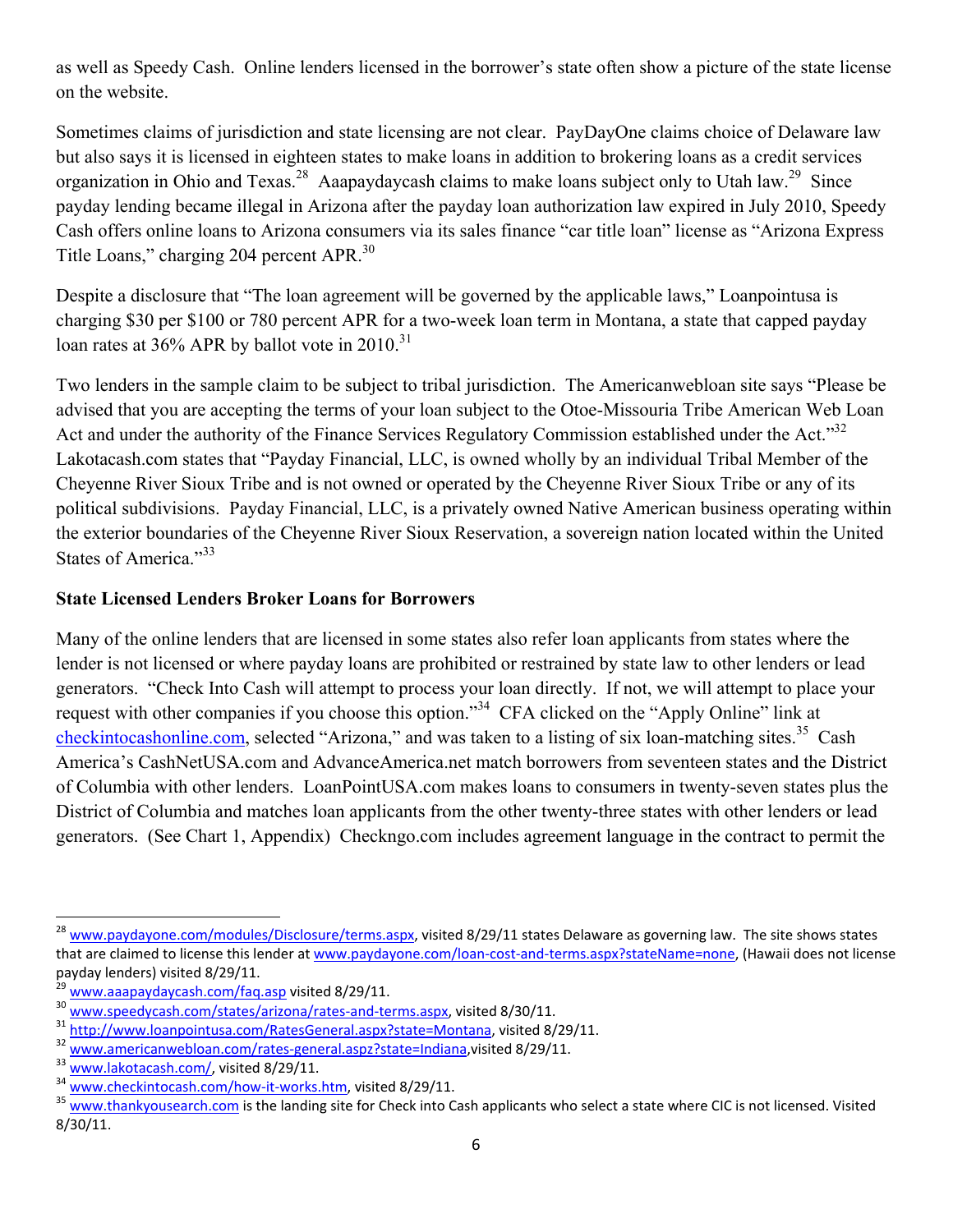lender to share loan applications with a lead generator.<sup>36</sup> In total, one-third of the surveyed sites provided loan match links for borrowers in states where the site does not directly lend.

The CashNetUSA map illustrates the practice of lenders that do loan matching in some states while claiming to be licensed to make loans in others, see www.cashnetusa.com/fee-schedule.html

## **Marketing of Internet Payday Loans via Borrowers**

### **Lenders Use Borrowers to Market Loans**

Payday loan websites use a variety of marketing tools to bring in loan applications. Several sites pay commissions for referrals via affiliate marketing, using companies such as Commission Junction to manage the transactions. SpeedyCash.com pays \$50 for new customers sent by affiliates.<sup>37</sup> Discount Advances<sup>38</sup> and PaydayMax<sup>39</sup> offer a 25 percent discount for new customers with loan renewals at the full price, as does MyCashNow.<sup>40</sup> PaydayOne pays \$50 for referring a friend who takes out a loan.<sup>41</sup> PaycheckToday pays just \$15 for each completed application for a referral, even if the loan is not funded.<sup>42</sup> The top payment for a loan referral in the survey is \$110 paid per approved applicant referred to NationalPayday.<sup>43</sup>

## **Internet Lender Access to Borrower's Bank Account**

### **Online Payday Lender Access to Borrower Bank Accounts**

All of the applications for online payday loans from the sample of lenders required borrowers to provide their bank account number and routing number and to provide authorization for the lender to access the bank account to electronically deposit the loan proceeds and to withdraw payment from the account. Loan proceeds are delivered, typically by the next business day, by direct deposit through the Automated Clearing House system (ACH) or by the Federal Reserve Fed Wire facility. A few lenders will also make loan proceeds available to be picked up at MoneyGram outlets<sup>44</sup> or loaded onto a prepaid debit card sold or provided by the lender.<sup>45</sup>

### **Payment from Any Bank Account**

When applying for an online payday loan, borrowers provide the bank account and routing number for the checking account designated to receive deposit of the loan and to make debit transfer/s to repay the loan. Several surveyed lenders include contract and FAQ terms that appear to authorize the lender to withdraw

<sup>&</sup>lt;sup>36</sup> Loan application pre-checked box: "I agree that Check 'n Go may share my personal financial information with non-affiliated companies, as described in Check 'n Go's privacy policy. For example, if Check 'n Go cannot provide me the loan or other financial product I have requested, then Check 'n Go may share my information with an outside company that offers a similar product that may meet my needs." https://www.checkngo.com/pdlApplication.aspx, visited 8/29/11.

may meet my needs." https://www.checkngo.com/pdlApplication.aspx, visited 8/29/11.<br>
<sup>37</sup> <u>www.speedycash.com/affiliates/</u>, visited 8/30/11<br>
<sup>39</sup> <u>www.discountadvances.com</u>, visited 8/30/11<br>
<sup>49</sup> <u>www.paydaymax.com/refer-a-</u> Visa Prepaid Card, issued by The Bancorp Bank, but does not promote the card on its website, visited 8/29/11.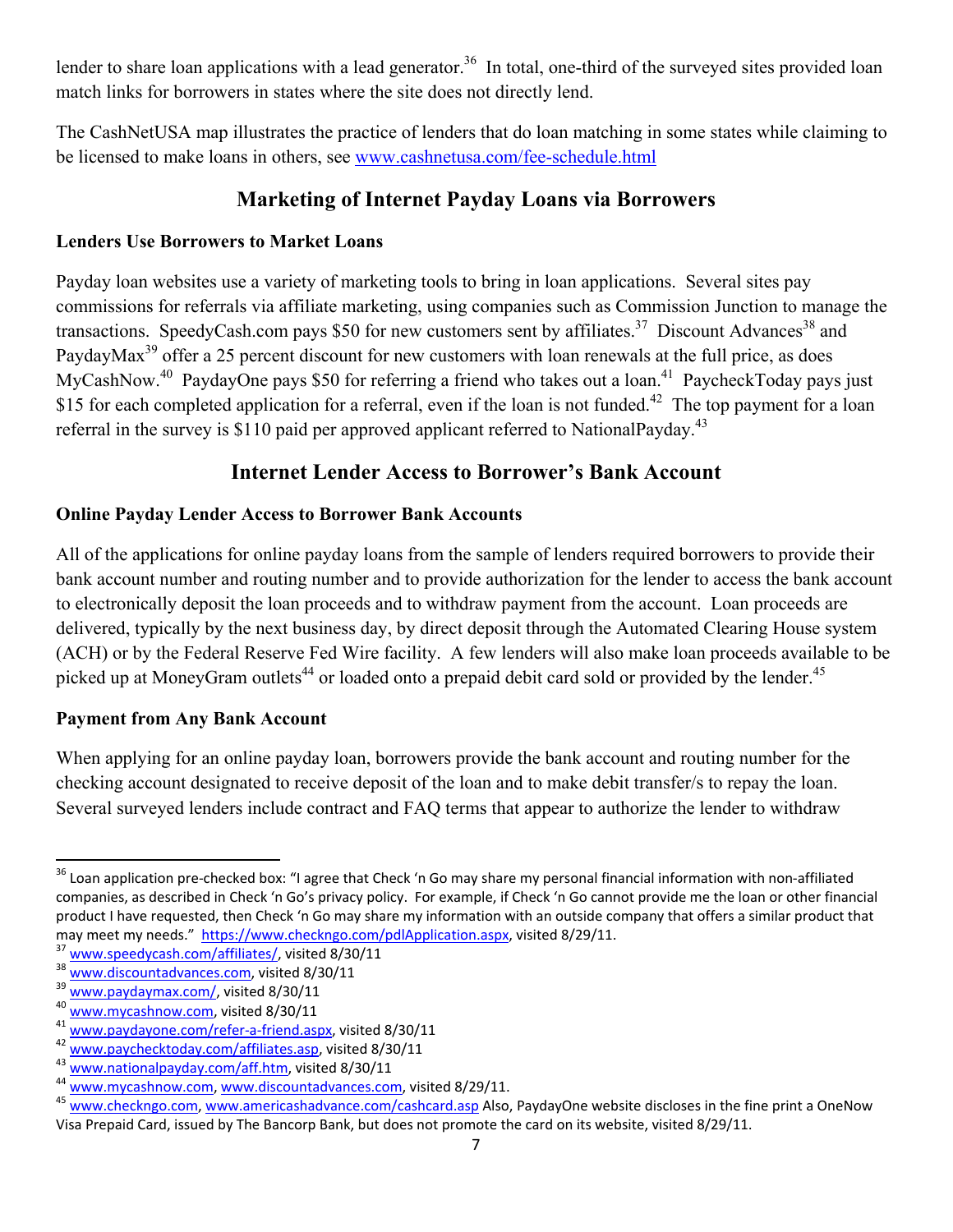payment from any bank account the borrower has, even if it is not the account listed on the loan application or contract. Examples of these disclosures:

*You authorize mycashnow.com to initiate debits to any bank accounts in your name in amounts up to and less than the amount owed until the amount owed is paid in full.<sup>46</sup>*

*Further, by submitting the application form, the customer authorizes AAA Payday Advance, L.L.C. and AAA Payday Advance UT, L.L.C. and the customer's current verified financial institution (even if the financial institution and/or account numbers are different than those on the original application) to initiate debit (ACH or Bank Draft) and credit entries as necessary when an original ACH/EFT transaction is returned unpaid or unable to complete.47*

*(3) You authorize DiscountAdvances.com S.A. to initiate debits to any bank accounts in your name in amounts up to and less than the amount owed until the amount owed is paid in full.*<sup>48</sup>

CashDirectExpress's privacy policy says they consider bank account information provided by the applicant as well as bank accounts detected in the information collection process in processing and servicing the loan. It is not clear that this lender takes payment from a bank account other than the one listed on the application.<sup>49</sup>

Some surveyed lenders use demand drafts (remotely created checks) to collect payment from borrowers' accounts even if the borrower revokes authorization for electronic payments. These lenders include National Payday<sup>50</sup> and Tremont Financial.<sup>51</sup>

## **Payment Terms Encourage Loan Flipping**

### **Payday Loans are a Debt Trap**

 $\mathcal{L}$ 

A key criticism of payday lending is the debt trap result of loans that are very expensive, have short repayment periods, and are secured by lender access to bank accounts. While payday loans are marketed as short-term credit, many borrowers become indebted over long periods of time, taking out one loan after the other. A recent study found that the average active payday loan recipient is indebted 212 days during the first year of using payday loans. Consumers using payday loans over a two-year period averaged 9-12 loans per year. Over 75

 $\overline{\phantom{a}}$ 

<sup>&</sup>lt;sup>46</sup> www.mycashnow.com/Cash-Today-disclosure.php, visited 8/29/11.<br><sup>47</sup> AAAPaydayCash Automated Clearing House (ACH)/Electronic Funds Transfer (EFT) Agreement and Disclosure,

https://www.aaapaydaycash.com/acrobat/ach.pdf, visited 8/29/11.<br>
<sup>48</sup> www.DiscountAdvances.com/personal-loan-disclosure.php, visited 8/29/11.<br>
<sup>49</sup> www.cashdirectexpress.com/Privacy.aspx, visited 8/29/11.<br>
<sup>50</sup> Change of B www.nationalpayday.com/faq.htm, states, in part, "I further authorize Nationalpayday.com and/or its agents to....(b) issue a bank draft against the New Account in the amount equal to the payment(s)..." On file with CFA. Visited 8/29/11.<br><sup>51</sup> https://www.eloanserver.com/tremontfinancial/terms.asp?intlenderid=9996, visited 8/29/11.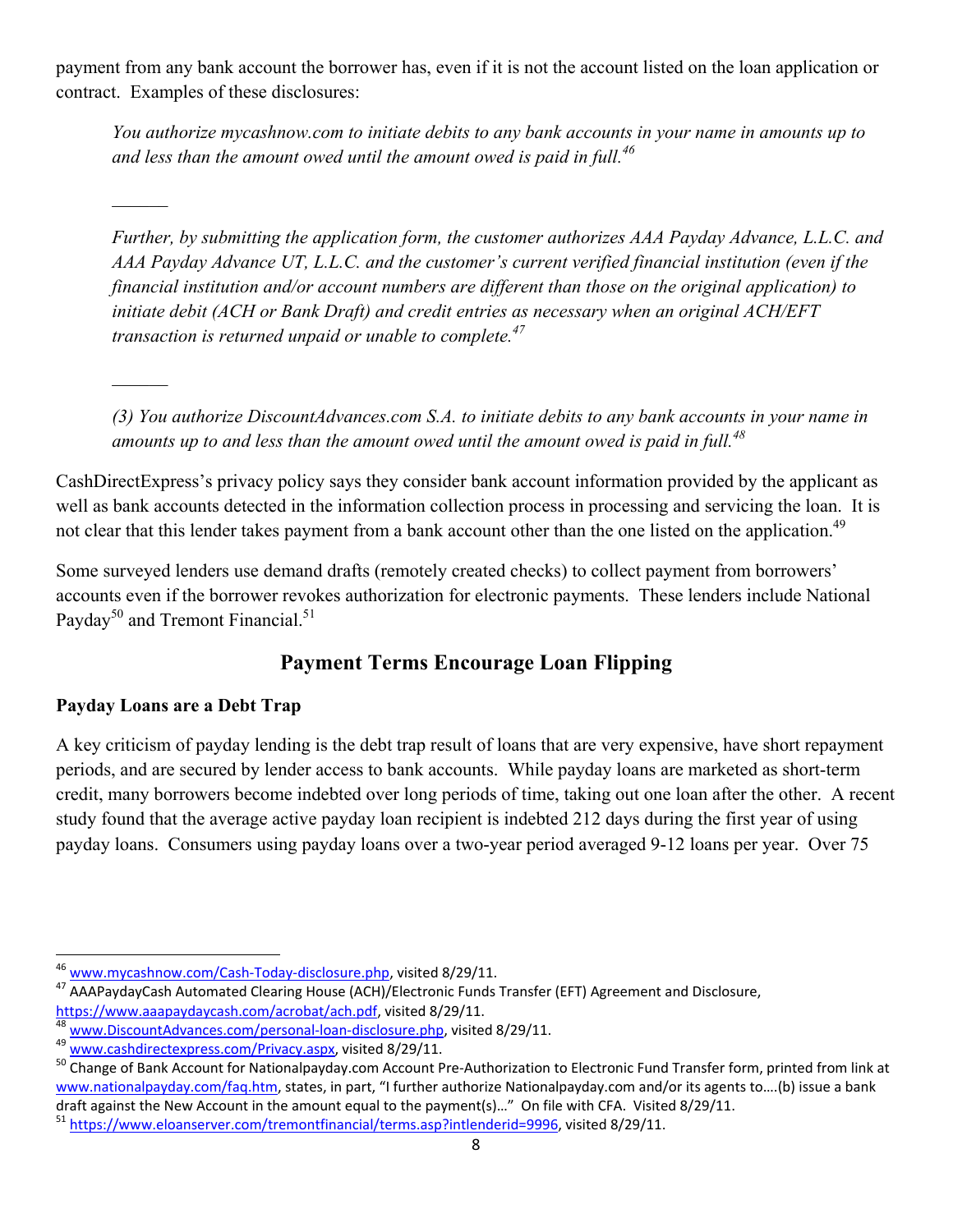percent of all loans are not taken to deal with an emergency need but are instead the result of "churning," where trapped borrowers take out new loans because they cannot afford to repay the original loan.<sup>52</sup>

Several features make Internet payday loans a debt trap. First, the price structure for marketing payday loans online makes loan flipping economically essential for lenders to make a profit. Payday lenders pay up to \$125 per qualified lead,<sup>53</sup> which requires several loan renewals to recoup just the cost of acquiring the borrower.

Second, payday loans based on electronic access to borrowers' bank accounts are easier to renew or "flip" than loans based on paper checks held for future deposit. While storefront payday lenders must persuade borrowers to come in on payday to "buy back" the check for cash and take out a new loan, online loans are often structured to automatically withdraw only the finance charge and continue the loan for another pay cycle.

Third, some lenders permit interest only payments without reducing the loan principle payday after payday. Many sites collect interest only payments for three or four paydays before requiring borrowers to pay down any of the amount borrowed. Borrowers are automatically set up to pay only the finance charge for four paydays by Paychecktoday.com.<sup>54</sup> MyPaydayLoan.com permits borrowers to extend loans with no limit as long as the finance charge is paid every due date.<sup>55</sup> Nationwide Cash automatically rolls over the debt four times, withdrawing the finance charge each time without reducing principal. On the fifth and subsequent paydays, Nationwide Cash withdraws \$50 of principal plus the finance charge.<sup>56</sup> Using this payment method, the online lender collects \$750 in finance charges (\$150 over five paydays) on a \$500 loan before the debt is reduced to \$450.

Fourth, online lenders make it difficult for borrowers to repay the loan. For a borrower to pay off the loan in full, many websites require a three-day notice before the payment is due to make changes to the default ACH payment. Other sites permit the borrower to select the payment option, typically listing three choices: financecharge only, partial payment or payment in full. Payment options may vary depending on the borrower's state of residence for companies that are licensed at the state level. For example, CashNetUSA and Advance America permit finance charge-only payments four times in Utah but require payment in full on the first payday in Illinois. Often the repayment terms are hard to find on the website, buried deep in the FAQ part of the website so that borrowers will unwittingly pay only the finance charge or will be unable to figure out the correct way to repay the loan in full.

Fifth, some lenders encourage borrowers to renew a loan rather than pay it off and borrow again in the near future. One surveyed site advises borrowers expecting to immediately take out a new loan to instead just pay the finance charge to renew the current loan. Some sites note that borrowers will have to wait several days after paying off a loan before being able to get a new loan to allow time for the ACH payment to be processed. To avoid this break between loans, borrowers are encouraged not to pay off the loan but to pay the finance charge

<sup>&</sup>lt;sup>52</sup> Uriah King & Leslie Parrish, "Payday Loans, Inc.: Short on Credit, Long on Debt," Center for Responsible Lending, March 31, 2011. See also, Leslie Parrish and Uriah King, "Phantom Demand: Short‐term due date generates need for repeat payday loans, accounting

for 76 percent of total volume," Center for Responsible Lending, July 9, 2009.<br><sup>53</sup> David Burtzlaff, "Industry Report Payday Loan Industry," Stephens Inc., June 6, 2011, p. 15.<br><sup>54</sup> www.paychecktoday.com/faqs.asp, visited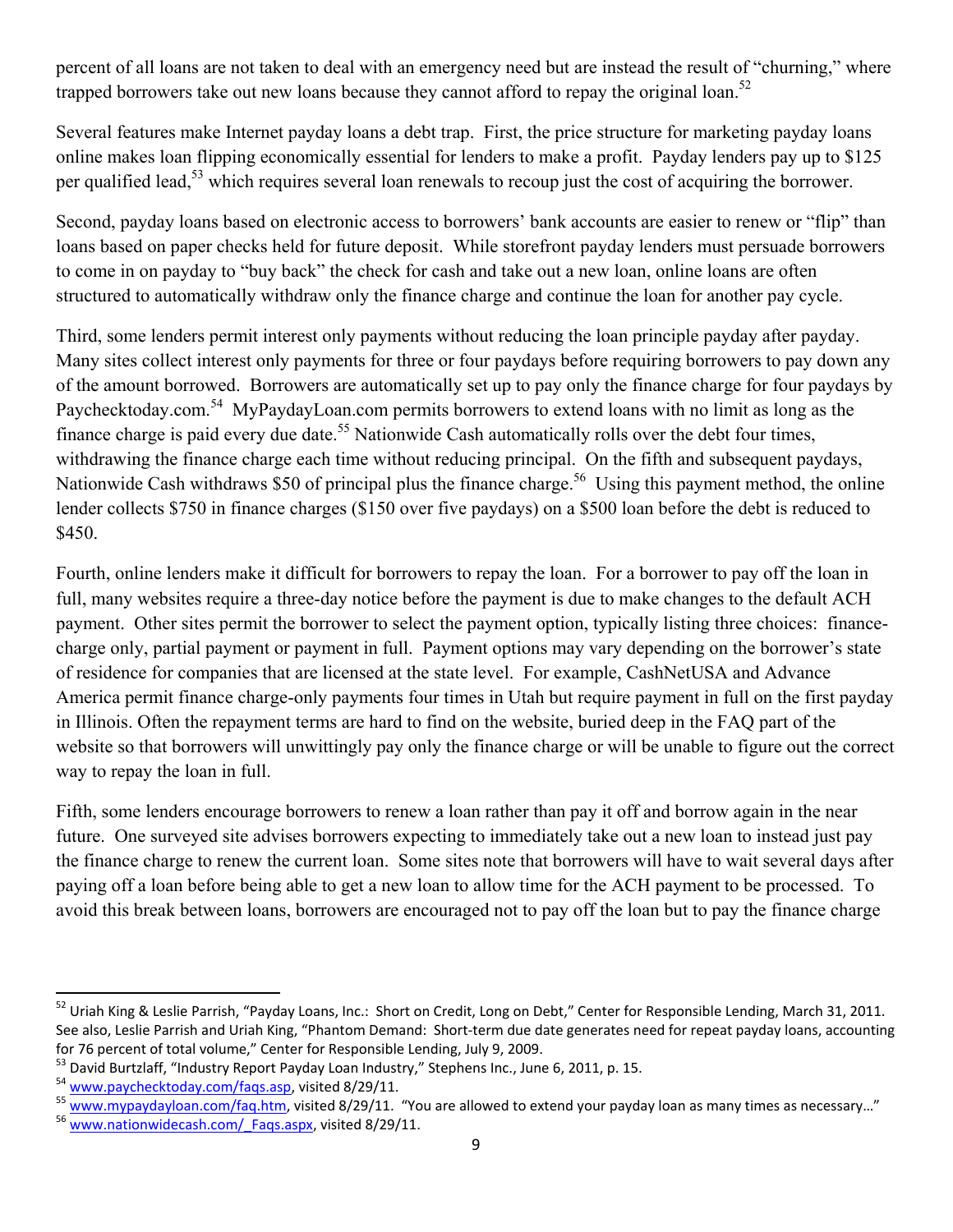to renew the existing loan.<sup>57</sup> This tactic also insures that borrowers don't shop around for the best terms on a new loan, but remain locked into the original loan.

Sixth, some online lenders will grant loans to borrowers even if they have other payday loans outstanding. Check into Cash, which offers online loans through its Loanbyphone.com website, permits borrows to get a loan despite already having one with another company.<sup>58</sup> Securing multiple loans with one paycheck makes it even less likely that consumers can successfully repay all loans in full on the next payday.

### **Consumers' Right to Revoke Electronic Payment Arrangements**

Federal law prohibits lenders from conditioning the extension of credit on a requirement that periodic payment loans be repaid electronically.<sup>59</sup> Consumers also have the right under the federal Electronic Fund Transfer Act  $(EFTA)$  to revoke authorization for electronic payment of loans.<sup>60</sup> As a result, websites that permit borrowers to repay loans on more than one payday typically include information on how to revoke electronic payments.

Loans that are due in full in one payment take advantage of the EFTA single payment loophole. For single payment loans, some websites state that consumers do not have a right to stop payment electronically. For example, Advance America, which markets CashNetUSA loans on its website, includes the following statement on FAQ pages for some states:

"*Can I revoke my ACH payment?* 

*No. The ACH authorization can only be revoked AFTER we receive payment in full of the amount owed. Because our advances are single payment advances, we are permitted to require ACH repayment in accordance with the Federal Electronic Funds Transfer Act (EFTA). As a one-time payment, the repayment of a payday advance through ApplyAdvanceAmerica.com is not encompassed by the EFTA's definition of "preauthorized electronic funds transfer," and is therefore permitted under the EFTA."61*

Similarly, Americashadvance tells Utah borrowers that they have no right to stop payment on a payday loan. The FAQ answer to "Can I revoke my ACH payment?" includes reference to the Federal Reserve Staff official commentary on EFTA at 12 C.F.R. 205 and notes that "repayment of an AmeriCash Advance loan is not encompassed by the EFTA's definition of "preauthorized electronic funds transfer," and is therefore permitted under the EFTA $^{1062}$ 

Lakota Cash's contract provides that if borrowers withdraw consent to electronic communications, the loan is payable on demand; that borrowers can only revoke ACH authorization after the loan is repaid; if the borrower terminates ACH authorization then the loan is due immediately; and loan applicants preauthorize garnishment of wages unless they opt out in ten days.<sup>63</sup>

<sup>&</sup>lt;sup>57</sup> For example, www.mypaydayloan.com, advises a four to five-day wait to apply for a new loan if the prior loan is repaid rather than renewed.

 $58 \text{ www.checkintocash.com/how-it-works.htm, visited 8/29/11.}$ <br> $59 \text{ Electronic Fund Transfer Act, 15 U.S.C. § 1693k.}$ 

<sup>60</sup> Electronic Fund Transfer Act, 15 U.S.C. § 1693e

<sup>&</sup>lt;sup>61</sup> www.advanceamerica.net, FAQs on Online loans, visited 8/29/11. See www.advanceamerica.net/apply-for-a-loan/faqs under Payment Information.

 $^{62}$  www.americashadvance.com/utah/howitworka.asp, visited 8/29/11  $^{63}$  LakotaCash.com contract on file with CFA.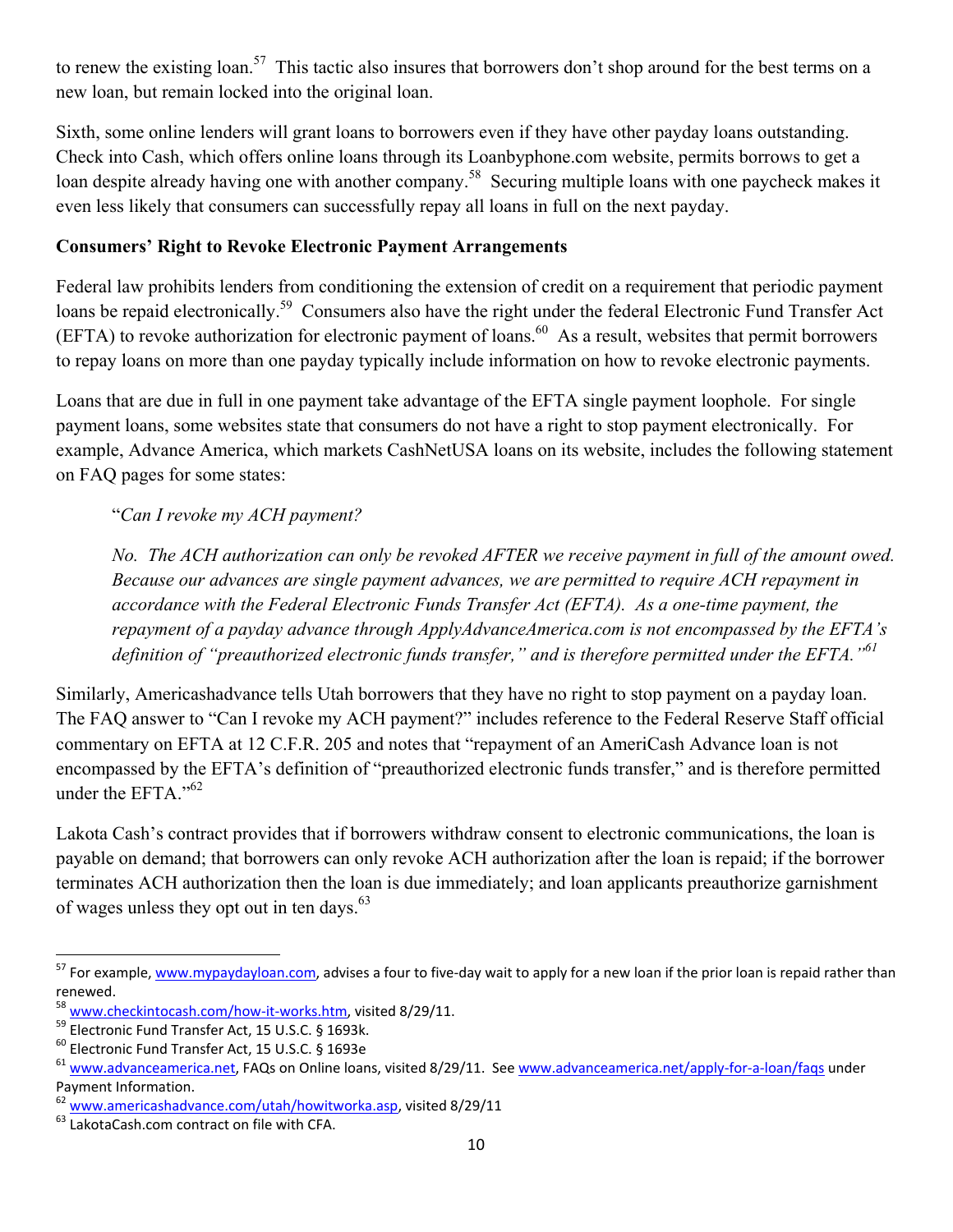### **Demand Drafts (Remotely Created Checks) Deny Borrowers EFTA Protection**

Some lenders disclose that borrowers who revoke authorization for electronic payment of loans still can't stop lenders from unilaterally withdrawing payment from the borrower's bank account. Loan companies use the bank account routing and account numbers provided on the loan application to create a paper check that is not signed by the borrower. This instrument is called a demand draft or a remotely created check. It is presented to the bank for payment, even after the borrower exercised the EFTA right to revoke authorization for electronic payments.

This disclosure is made on the Tremont-Financial website:

*You may revoke this authorization to effect an ACH debit entry to your Account(s) by giving written notice of revocation to us, which must be received no later than 3 business days prior to the due date of you loan. However, if you timely revoke this authorization to effect ACH debit entries before the loan(s) is paid in full, you authorize us to prepare and submit one or more checks drawn on your Account(s) on or after the due date of your loan. This authorization to prepare and submit a check on your behalf may not be revoked by you until such time as the loan(s) is paid in full. <sup>64</sup>* (Emphasis added)

### **Online Lenders' One-Sided Justice**

Contract terms for Internet payday lenders typically include mandatory arbitration clauses and require borrowers to agree not to file or participate in class action lawsuits. For example, AAAPaydayCash.com has a mandatory arbitration clause in a jurisdiction selected by the lender but retains the right to take borrowers to court while prohibiting the payday lender from being sued in any court.<sup>65</sup>

Borrowers can be considered to have defaulted, even if their loans were paid in full, by failing to make a payment request prior to the due date. Mypaydayloan states "If you do not make a payment request within 2 days of your due date, the entire balance owed on your online cash advance will be deducted from your account; further, your loan will be considered defaulted."<sup>66</sup>

If a borrower's payment to Mypaydayloan is returned due to insufficient funds, or if the account is frozen or closed, the collections department will contact the borrower to arrange a second attempt to debit the account and will charge a return item fee of \$100 and a late fee of \$50 to be collected from the next debit.<sup>67</sup>

## **Internet Payday Loan Website Privacy Policies**

CFA surveyed the privacy policies posted by these companies. Except for one site, all of the lenders included a privacy policy that was readily accessible on their website. While the content of the policies ranged from vague to explicitly thorough, all of the policies included some delineation of what information would be collected and how that information would be shared. In addition to collecting all of the information included in the loan application, such as the Social Security number, date of birth, and employment information, all of the lenders

 $\overline{\phantom{a}}$ <sup>64</sup> Tremont-Financial Terms page, available at https://www.eloanserver.com/tremontfinancial/terms.asp?intlenderid=9996, visited 8/29/11.<br><sup>65</sup> www.aaapaydaycash.com/disclosure.asp, visited 8/29/11.

<sup>&</sup>lt;sup>66</sup> www.mypaydayloan.com/nat/payments/login.aspx, visited 8/29/11.<br><sup>67</sup> www.mypaydayloan.com/faq.htm, visited 8/29/11.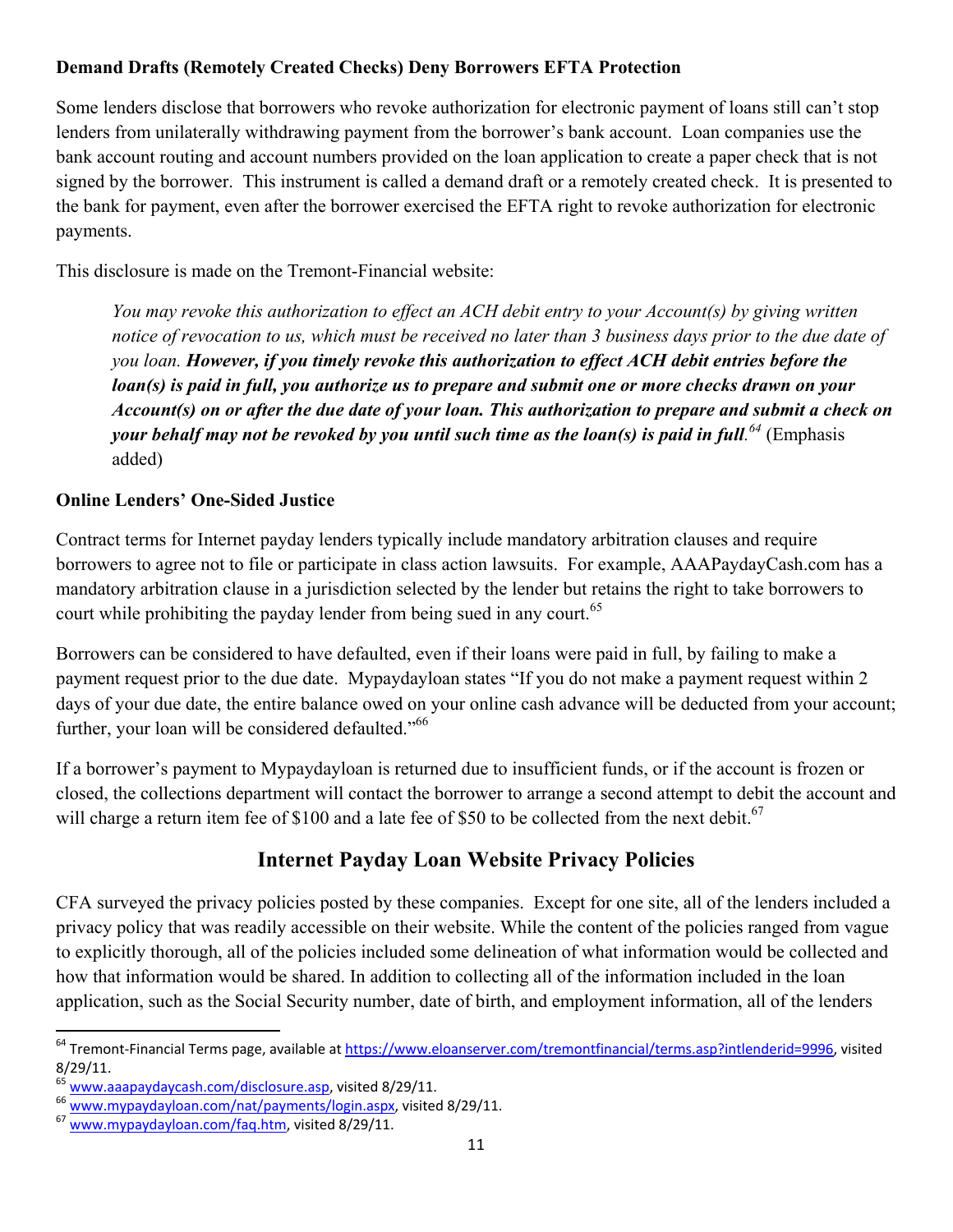used third party consumer reporting agencies to collect banking transaction history, such as numerous bank accounts and overdraft history.

The websites either stated outright or did not specify whether the IP address was recorded or if a cookie or web beacon was placed onto the consumer's computer to track the website visitor. Almost half of surveyed lenders directly stated that the IP address was recorded and ten of the 20 lenders stated that either a cookie, a web beacon, or both was being used to track the visitor. Of the lenders with privacy policies, all but one shared information with third parties. Of the lenders that shared information with third parties, thirteen of them included some sort of opt-out mechanism (65%). This means that for seven of the lenders, just by visiting the site, the visitor's private information and contact information could be shared with third parties (and there was no mechanism to opt-out), even if the visitor did not take out a loan or use any of the website's services.

### **Conclusion**

The 2011 CFA survey of a cross-section of Internet payday loan websites demonstrates that very expensive loans based on direct electronic access to borrowers' bank accounts remain extremely expensive and are structured to encourage repeat borrowing. Many surveyed lenders use choice of law contract terms or claim Tribal Sovereign Immunity in an attempt to conduct loan business without complying with borrowers' homestate laws and regulations. Future reports by CFA will explore state jurisdiction and enforcement efforts and will examine the privacy and security issues posed by payday loans marketed, provided, and collected electronically.

## **Appendices**

Chart 1: Online Lenders and Loan Terms

- Chart 2: Online Loan Personal and Financial Information
- Chart 3: Privacy Policy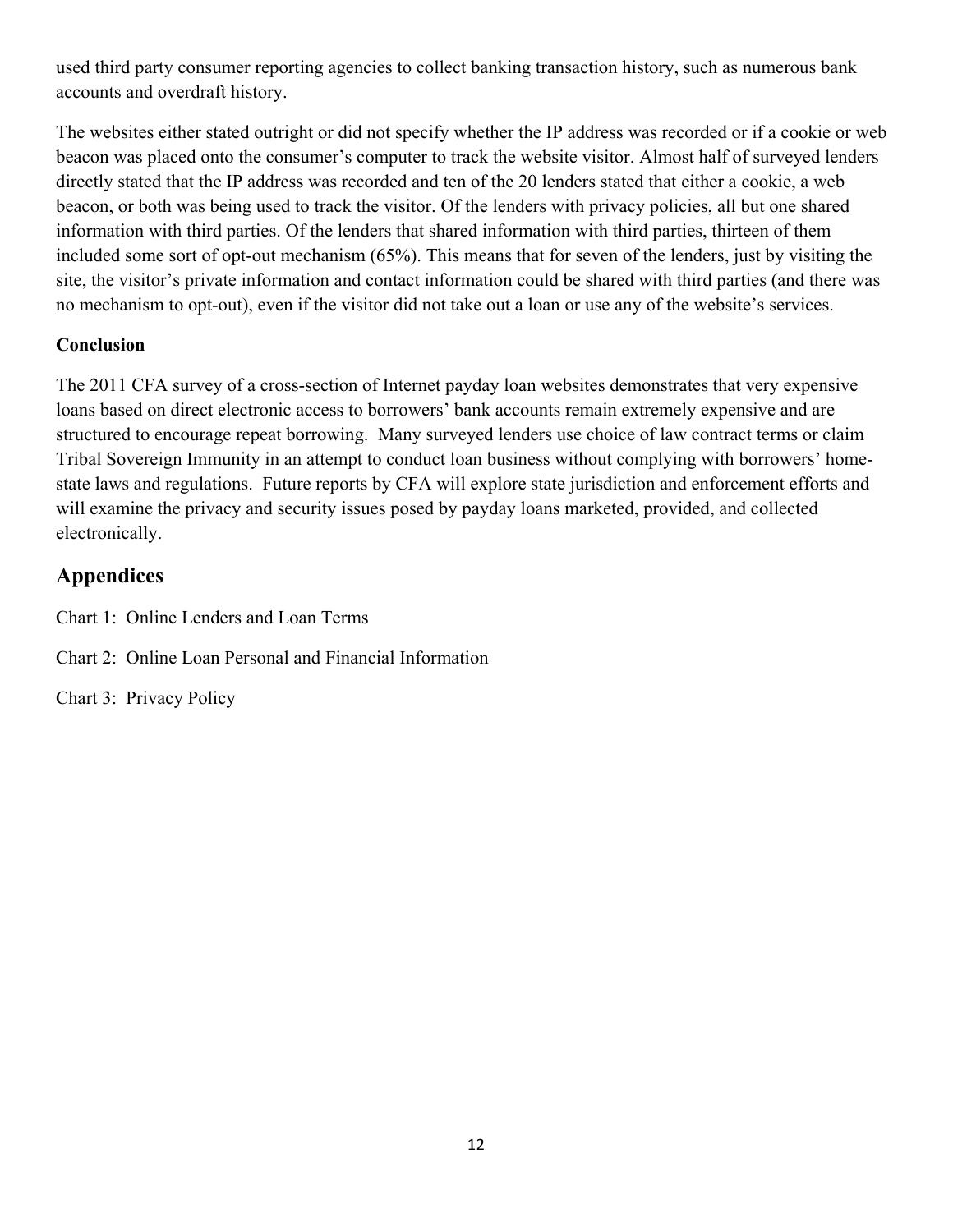#### **APPENDIX**

### **CFA Survey of Internet Payday Loan Websites**

#### **Methodology:**

In mid-2010, CFA collected a sample of twenty-five websites that make payday loans. To do so, researchers conducted a Google search, using "payday loan" and "apply." We also examined paid placement ads on search result pages and culled out sites that appeared to be lenders from marketing sites or lenders serving Canada, the United Kingdom, or other foreign countries. Since the universe of online payday lenders is not known and since the majority of websites are lead generators and marketing sites, the sample of loan providers was supplemented by adding online lenders sued by the West Virginia Attorney General, including one lender that claims tribal sovereign immunity, and lenders identified as members of the Online Lenders Alliance, the trade group for this sector of the industry. Therefore, the sample of online lenders may not be representative of the universe of lenders, but consists of websites that rank high on search engines, that are operated by large storefront lenders, or that have been sued by state regulators. Initial information was updated in May and June, 2011, and the list was shortened to twenty-one sites to eliminate lead generator and duplicate sites. When updating information just prior to releasing the report, CFA found that one of the surveyed lenders was no longer in business, leaving twenty online lenders in the study. Websites change quickly. CFA strives for accuracy but current website terms may be different than the information displayed in the charts below. Please click on the URL of the lender for current information.

CFA reviewed all webpages that were publicly available, filled out online loan applications until required to divulge personal financial information, and recorded loan terms, methods of payment, disclosures, and privacy policies. Three charts are included in this appendix: Online Lenders and Loan Terms; Online Loan Personal and Financial Information; and Online Lender Privacy Policies. Where state-specific information was expected, CFA generally used Utah (no rate cap) and Illinois (cap of 404 percent APR) as examples, although other state information was used when the lender did not make loans in those two states.

CFA also conducted a WhoIs search on the Network Solutions website and the WhoIs search on the GoDaddy website to determine the registrant location of the website domains for the twenty lenders. Half of the lenders have anonymous registrations, using WhoIs Privacy Protection, Network Solutions Private Registration, Silent Register, or Domains by Proxy. As a result, borrowers are unable to identify the owner of the website to which they gave personal financial information in exchange for loans. Of the remaining websites, two list registrations in Costa Rica (www.nationalpayday.com and www.mypaydayloan.com) and the rest are registered in the United States in Kansas, Illinois, Ohio, Texas, Delaware, South Dakota, and Tennessee.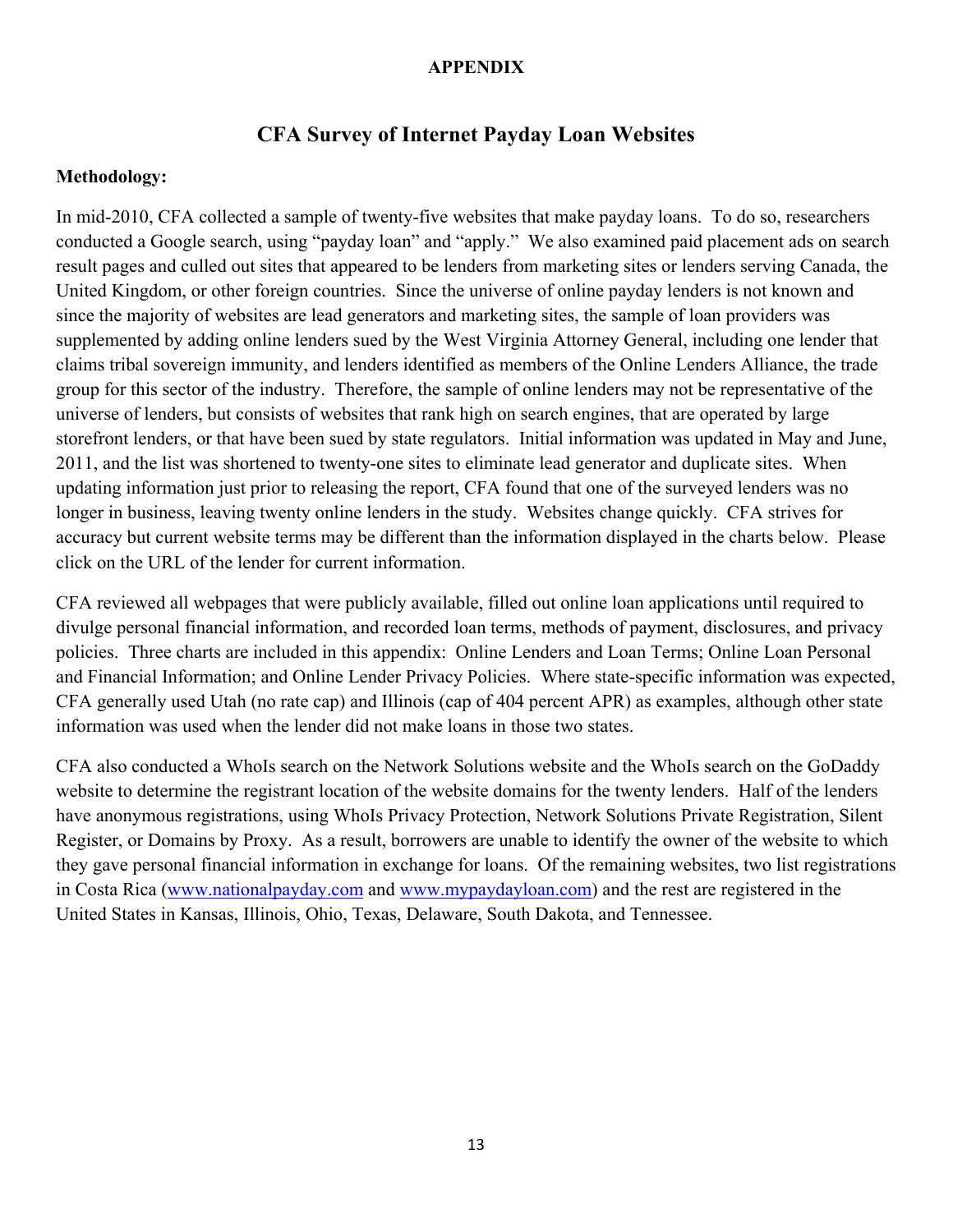| Lender                             | Website/url                             | <b>Location</b><br>of Lender | Licensed <sup>68</sup>                                                                                                                                                                                                                                                         | Loan<br>Size <sup>69</sup> | <b>Cost of</b><br>14-day<br>\$500<br>$Loan^{70}$ | Loan<br><b>Delivery</b><br>71 | <b>Payment</b><br>Terms <sup>72</sup>                                                                     |
|------------------------------------|-----------------------------------------|------------------------------|--------------------------------------------------------------------------------------------------------------------------------------------------------------------------------------------------------------------------------------------------------------------------------|----------------------------|--------------------------------------------------|-------------------------------|-----------------------------------------------------------------------------------------------------------|
| AAAPayday<br>Cash                  | www.AAAPaydayCash.co<br>$\underline{m}$ | Utah                         | CL: Utah, registered in<br>UT and MO                                                                                                                                                                                                                                           | $$100 -$<br>\$1,000        | \$125 FC,<br>651.78%<br>APR                      | DD                            | S, or FC,<br>may<br>extend 4<br>times. 10-<br>wk limit                                                    |
| American<br><b>Web Loan</b>        | http://www.americanwe<br>bloan.com      | Does not<br>specify          | CL: Otoe-Missouria<br>Tribe. Loans in CA,<br>CO, CT, ID, IN, IA, MA,<br>MI, MN, NH, NC, ND,<br>OH, VA.<br>NA: AK, AZ, NV, OR,<br>WA, UT, WY, MT, HI,<br>SD, NE, KS, OK, TX,<br>NM, LA, AR, MO, WI,<br>IL, MS, KY, TN, AL, GA,<br>FL, SC, PA, NY, ME, VT,<br>NJ, DE, DC, RI, MD | \$100-<br>\$800            | \$150, FC<br>780.00%<br><b>APR</b>               | DD                            | FC, Must<br>contact 3<br>days prior<br>to due<br>date to<br>pay part or<br>full<br>amount of<br>principal |
| <b>AmeriCash</b><br><b>Advance</b> | www.americashadvance.<br>com            | <b>NA</b>                    | CL: DE<br>Loans in AK, AL, CA,<br>DC, DE, FL, HI, IA, ID,<br>KY, LA, MI, MO, MS,<br>MT, NE, NV, ND, SC,<br>SD, TN, TX (CSO), UT.                                                                                                                                               | Up to<br>\$1,500           | \$125,<br>651.79%<br>APR in<br>Utah              | DD or<br><b>SVC</b>           | S or FC,<br>can choose<br>how to pay<br>it back<br>(default is<br>S)                                      |

## **Chart 1: Online Lenders and Loan Terms**

 $\overline{\phantom{a}}$ <sup>68</sup> CL if site claims a choice of law followed by claimed jurisdiction. SL if site claims to be licensed by a state or states, followed by the state/s where lender makes loans. Some lenders only list the states where loans are **not** made, shown as "NA" followed by the states where loans are not available. Some sites require consumers to search for their state to see if loans are made in that state. In those instances, the chart lists the number of states and the states where site claims to be licensed or to make loans. "Loan Match" means lender refers application to another lender or links to other lenders' websites. "CSO" means lender functions as a credit services organization w/ 3<sup>rd</sup> party lender

<sup>&</sup>lt;sup>69</sup> Entries show the minimum and maximum dollar amount of loans available. In some cases, lenders offer smaller loans to first time applicants. Where many states were listed, the surveyor used information for Illinois and/or Utah.  $^{70}$  APR for \$500 loan in dollars. If no APR  $^{70}$  APR for \$500 loan in dollars. If no APR

disclosure provided, chart shows "APR n/a."<br><sup>71</sup> Indicates methods that lender uses to deliver loan proceeds. "DD" is direct deposit of loan proceeds via electronic fund transfer.

<sup>&</sup>quot;CK" indicates a check will be mailed to the borrower. "W" when funds are wired to the borrower's account. "SVC" indicates the loan proceeds are loaded to a prepaid debit card held by the borrower.

 $72$  "S" represents "single payment," when online lenders require the loan to be repaid in full on the due date. "FC" represents payment arrangements that authorize the lender to withdraw only the finance charge with no reduction of principal when the loan is due and continue the loan with a new finance charge owed at the end of the next pay cycle. When lenders set a limit for the number of loan renewals, the chart lists that number.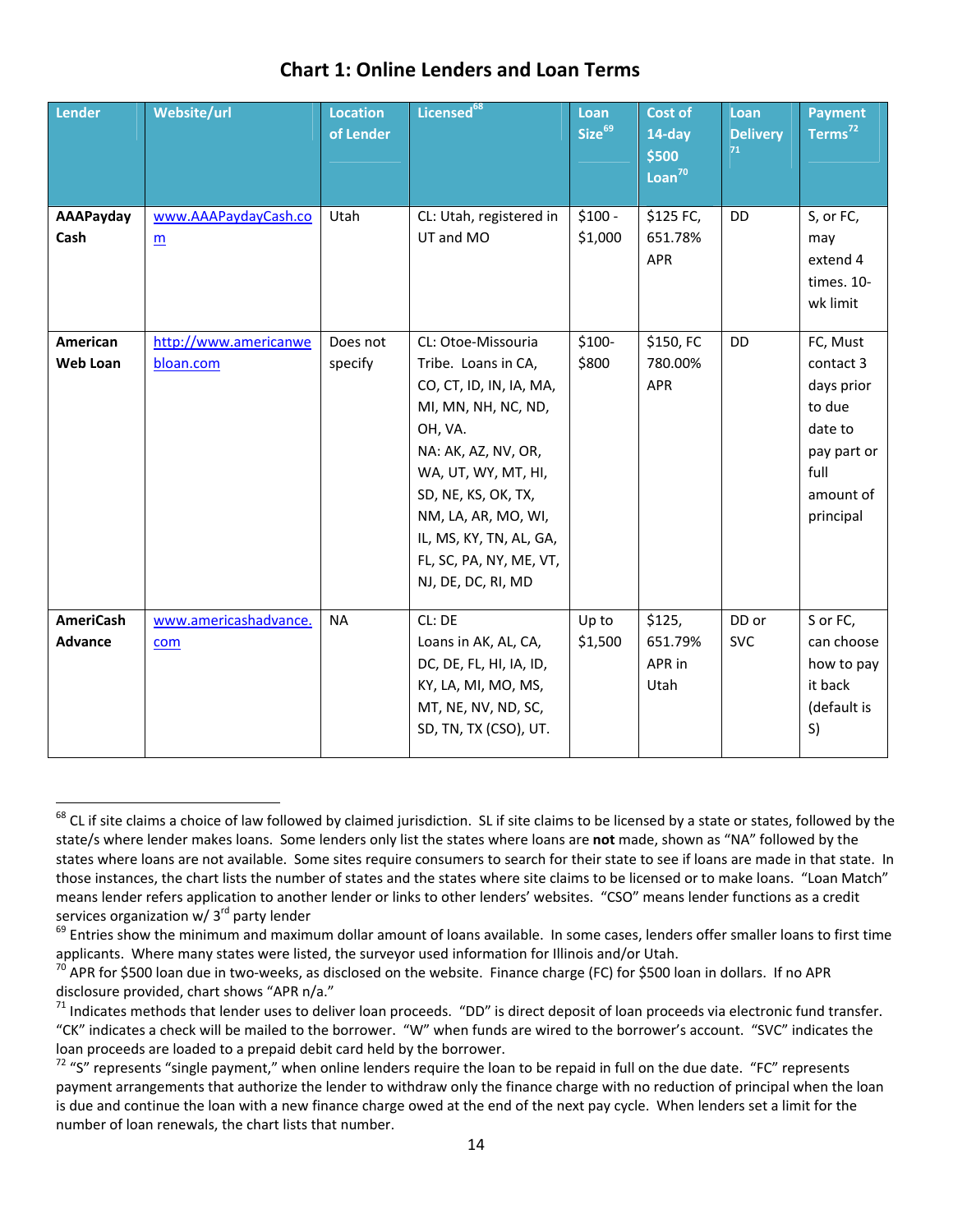| Lender                                         | Website/url                                              | <b>Location</b><br>of Lender                                                      | Licensed <sup>68</sup>                                                                                                                                                                                                                                                                                   | Loan<br>Size <sup>69</sup>                                                                  | Cost of<br>14-day<br>\$500<br>Loan <sup>70</sup>                           | Loan<br><b>Delivery</b><br>71 | <b>Payment</b><br>Terms <sup>72</sup>                                                        |
|------------------------------------------------|----------------------------------------------------------|-----------------------------------------------------------------------------------|----------------------------------------------------------------------------------------------------------------------------------------------------------------------------------------------------------------------------------------------------------------------------------------------------------|---------------------------------------------------------------------------------------------|----------------------------------------------------------------------------|-------------------------------|----------------------------------------------------------------------------------------------|
| Ca\$hNetUS<br>Α<br>(Advance<br>America)        | www.cashnetusa.com<br>www.advanceamerica.n<br>$et$       | Chicago,<br>Illinois                                                              | SL in 29 states, WA,<br>OR, CA, ID, NV, WY,<br>UT, ND, SD, KS, OK,<br>MN, WI, MI, IL, MO,<br>LA, RI, DE, LA, MS, AL,<br>FL, NM, ME<br>NA/Loan Match: AR,<br>CT, DC, GA, IN, IA, KY,<br>MA, NE, NH, NJ, NY,<br>NC, TN, VT, VA, WV,<br>CO. NA/No Match:<br>AZ, PA, MD, MT, SC<br>CSO loans in TX and<br>OH | In UT:<br>$$100-$<br>1500; In<br>IL: \$100<br>to 25%<br>of<br>income<br>or<br>\$1000<br>max | Utah:<br>651.79%,<br>\$125 FC<br>Illinois:<br>404.11%,<br>\$77.50 FC       | DD                            | Utah: FC<br>Only, may<br>extend<br>loans 4<br>times (2 if<br>paid<br>monthly)<br>Illinois: S |
| <b>Cash Direct</b><br><b>Express</b><br>(GECC) | www.cashdirectexpress.<br>com/                           | No<br>location on<br>website,<br>but listed<br>on<br>Delaware<br>licensee<br>list | SL in Delaware, NA:<br>AZ, AR, CA, CO, GA,<br>ME, MD, MS, NC, ND,<br>NH, PA, WA or WV                                                                                                                                                                                                                    | Up to<br>\$700                                                                              | APR $n/a$                                                                  | DD                            | S, can<br>rollover 4<br>times, FC<br>only                                                    |
| <b>Check into</b><br>Cash                      | https://www.checkintoc<br>ash.com<br>www.loanbyphone.com | Cleveland,<br><b>TN</b>                                                           | SL: AL, CA, CO, DE, ID,<br>IN, KS, MI, MO, MS,<br>MT. NV, OH, OK, OR,<br>SD, TX, UT, WA, WI,<br>WY. CSO in TX<br>Loan Match in other<br>states                                                                                                                                                           | $$100 -$<br>\$800                                                                           | \$125 FC,<br>651.78%<br>APR in<br>Utah and<br>MO. Vary<br>by state<br>law. | DD                            | 4 renewal<br>limit or<br>state law<br>limits on<br>renewals                                  |
| Check 'n Go                                    | www.checkngo.com                                         | Ohio                                                                              | SL 15 states, plus CSO<br>loans in OH and TX.<br>Installment loans in<br>WI.<br>NA: WA, OR, AK, AZ,<br>CO, MN, AR, LA, GA,<br>VA, NC, WV, PA, MA,<br>DC, NJ, CT, NH, NY,<br>ME, VT, WY, MT, MD<br>In-store Only: RI, NM,<br>IA, KY, TN, MS, SC, NE<br>Loan Match                                         | IL and<br>Utah:<br>Max is<br>\$1500                                                         | Utah:<br>\$125 FC,<br>651.79%<br>APR, IL:<br>\$77.50 FC,<br>404.11%<br>APR | DD, SVC                       | S or FC,<br>can choose<br>how to pay<br>it back                                              |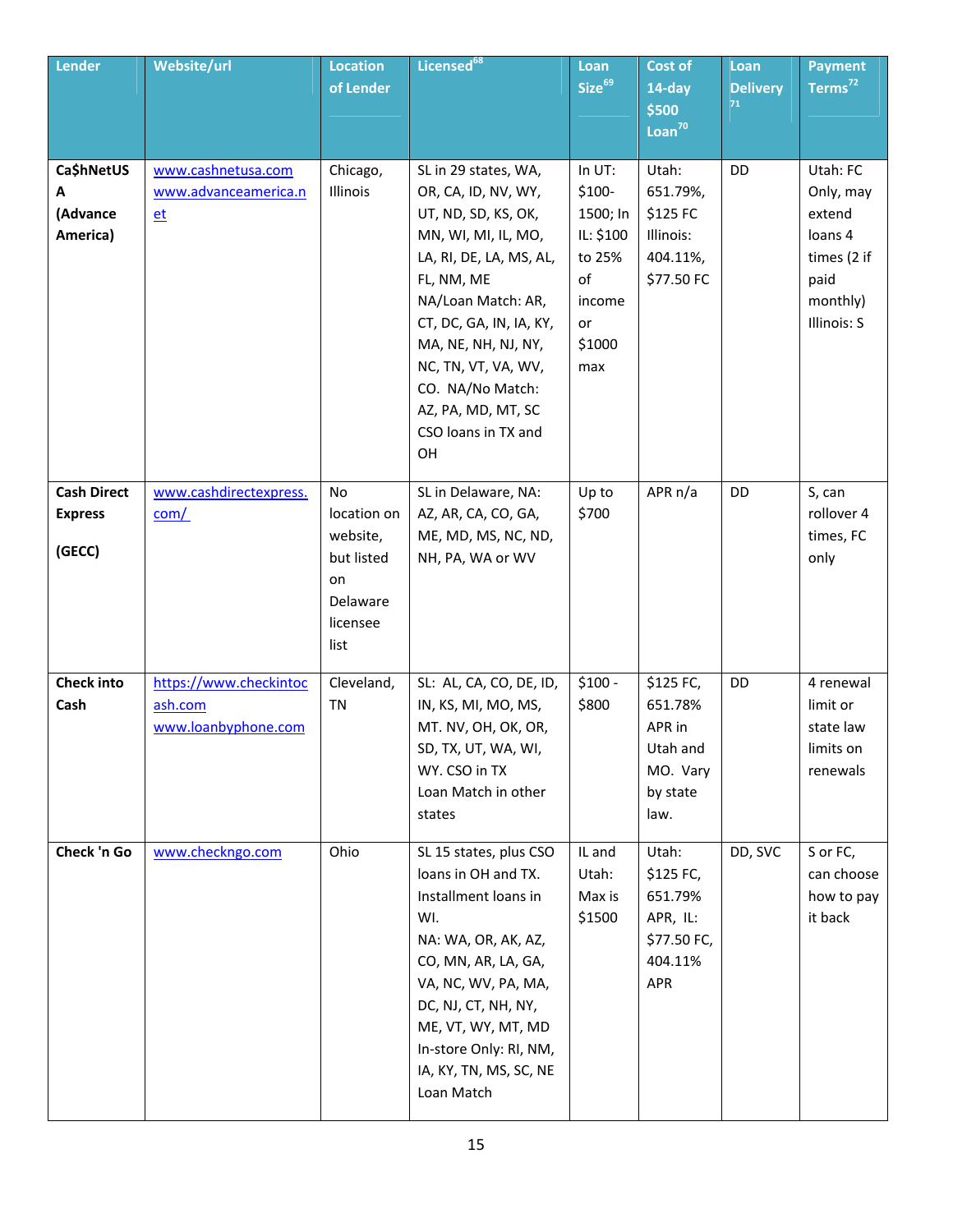| Lender                          | Website/url                    | <b>Location</b><br>of Lender | Licensed <sup>68</sup>                                                                                                                                                                                                                                                                               | Loan<br>Size <sup>69</sup>                            | <b>Cost of</b><br>14-day<br>\$500<br>Loan <sup>70</sup> | Loan<br><b>Delivery</b><br>71 | <b>Payment</b><br>Terms <sup>72</sup>                                                                  |
|---------------------------------|--------------------------------|------------------------------|------------------------------------------------------------------------------------------------------------------------------------------------------------------------------------------------------------------------------------------------------------------------------------------------------|-------------------------------------------------------|---------------------------------------------------------|-------------------------------|--------------------------------------------------------------------------------------------------------|
| <b>DiscountAd</b><br>vances     | www.discountadvances.<br>com   | Castries,<br>St. Lucia       | CL: St. Lucia<br>NA: CO, GA, MT, NV,<br>NH, OH, OR, VA, WV,<br>and Sacramento, CA                                                                                                                                                                                                                    | $$100 -$<br>\$1,500                                   | \$87.50 FC,<br>456.25%<br><b>APR</b>                    | DD,<br>Moneygr<br>am          | S, FC #3<br>times per<br>request,<br>then pay<br>down \$50<br>of principal<br>per<br>renewal           |
| <b>EZPayDayCa</b><br>sh         | www.ezpaydaycash.com           | UT                           | SL Utah, NA: AZ, MA,<br>MD, WI, GA, CO, KS,<br>PA, WV, WA, WY                                                                                                                                                                                                                                        | Up to<br>\$1,000                                      | \$150 FC,<br>782.14%<br>APR                             | DD                            | S or FC #4<br>per<br>request                                                                           |
| Lakota Cash                     | http://www.lakotacash.c<br>om/ | Timberlake<br>, SD           | CL: Cheyenne River<br>Sioux Tribe,<br>NA: WV, SD                                                                                                                                                                                                                                                     | \$200-<br>\$500<br>for first<br>time<br>borrow<br>ers | APR $n/a$                                               | DD                            | S or FC,<br>can choose<br>how to pay<br>it back, 4<br>renewal<br>limit                                 |
| <b>Loan Point</b><br><b>USA</b> | www.loanpointusa.com/          | Kansas                       | "Applicable Laws."<br>Loans in 27 states +<br>DC: AL, AK, CT, FL, HI,<br>IN, IA, KY, LA, MI, MA,<br>MT, NE, NV, NJ, NM,<br>NY, OK, RI, SC, SD, TN,<br>TX, UT, VT, WI, WY<br>NA/Loan Match: WA,<br>OR, CA, AZ, CO, KS,<br>MO, AR, IL, MN, ND,<br>GA, NC, VA, OH, PA,<br>WV, DE, NH, ME, ID,<br>MD, MA | max in<br>Utah is<br>\$600<br>\$800<br>max            | Utah:<br>\$150 FC,<br>782.14%<br>APR                    | DD                            | S, may<br>extend 4<br>times, with<br>added<br>finance<br>charge for<br>a total of<br>10 weeks-<br>Utah |
| MyCashNo<br>w                   | www.mycashnow.com              | Anguilla,<br><b>BWI</b>      | CL: Anguilla, BWI<br>NA: CA, NV, CO, OR,<br>GA, KS, MT, OH, TN,<br>AR, VA, NH, and WV                                                                                                                                                                                                                | $$100-$<br>\$1500                                     | 485.45%<br>\$93.10 FC<br>\$25 NSF<br>fee                | DD,<br>Moneygr<br>am          | S or FC at<br>borrower<br>option.<br>Renew 3 x,<br>then<br>reduce<br>principal<br>by \$50<br>each      |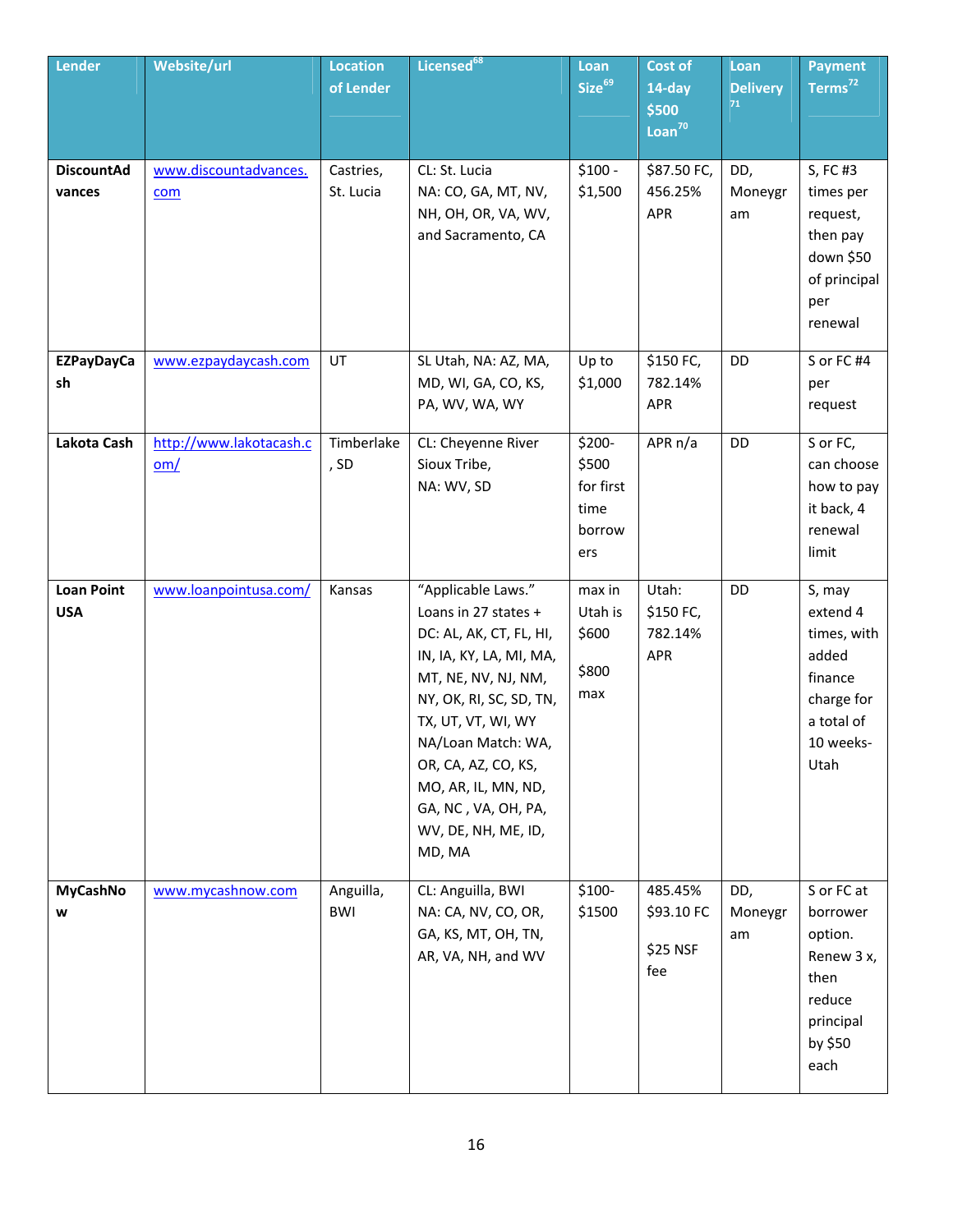| Lender                    | Website/url                              | <b>Location</b><br>of Lender                        | Licensed <sup>68</sup>                                                                                                                                             | Loan<br>Size <sup>69</sup>                                    | Cost of<br>$14$ -day<br>\$500<br>Loan <sup>70</sup>               | Loan<br><b>Delivery</b><br>71                              | <b>Payment</b><br>Terms <sup>72</sup>                                                                                              |
|---------------------------|------------------------------------------|-----------------------------------------------------|--------------------------------------------------------------------------------------------------------------------------------------------------------------------|---------------------------------------------------------------|-------------------------------------------------------------------|------------------------------------------------------------|------------------------------------------------------------------------------------------------------------------------------------|
| <b>MyPayDayL</b><br>oan   | www.mypaydayloan.co<br>$\underline{m}$   | Costa Rica                                          | CL: Costa Rica Loans<br>not available in all<br>states, not specified                                                                                              | \$100-<br>\$1000                                              | \$125 FC,<br>651.78%<br>APR                                       | DD                                                         | S,<br>borrower<br>goes<br>online to<br>arrange<br>payment,<br>can be FC<br>Only. No<br>limit on<br>renewals                        |
| <b>National</b><br>Payday | www.nationalpayday.co<br>$\underline{m}$ | Costa Rica                                          | CL: Costa Rica                                                                                                                                                     | $$100-$<br>\$400<br>for 1st<br>time,<br>more<br>after<br>that | 651.79%,<br>\$125 FC<br>on \$500<br>loan                          | DD, can<br>also get<br>funds<br>wired,<br>extra<br>charges | S or FC,<br>can choose<br>how to pay<br>it back                                                                                    |
| Nationwide<br>Cash        | www.nationwidecash.co<br>$\underline{m}$ | Kingstown<br>St. Vincent<br>& The<br>Grenadine<br>S | CL, jurisdiction not<br>specified;<br>NA: AR, AZ, IL, IN, MN,<br>IA, NY, MD, DE, OH,<br>VA, SC, ID, NE, PA,<br>MA, NM, DC, KS, GA,<br>WA, WV, VA, CA, NH<br>and CO | $$100-$<br>\$1000                                             | \$150 FC,<br>782.14%<br>APR<br>Rewards<br>for repeat<br>borrowers | DD                                                         | FC Only,<br>automatic<br>rollover 4<br>times. On<br>5 <sup>th</sup><br>payment,<br>collect \$50<br>plus FC.<br>Call to pay<br>off. |
| PayCheckTo<br>day         | www.paychecktoday.co<br>$\underline{m}$  | Does not<br>specify                                 | No Information                                                                                                                                                     | Up to<br>\$1000                                               | \$150, FC<br>782.14%<br>APR                                       | DD                                                         | FC Only 4<br>times,<br>must<br>request 3<br>business<br>days prior<br>to due<br>date to<br>pay in full<br>or partial               |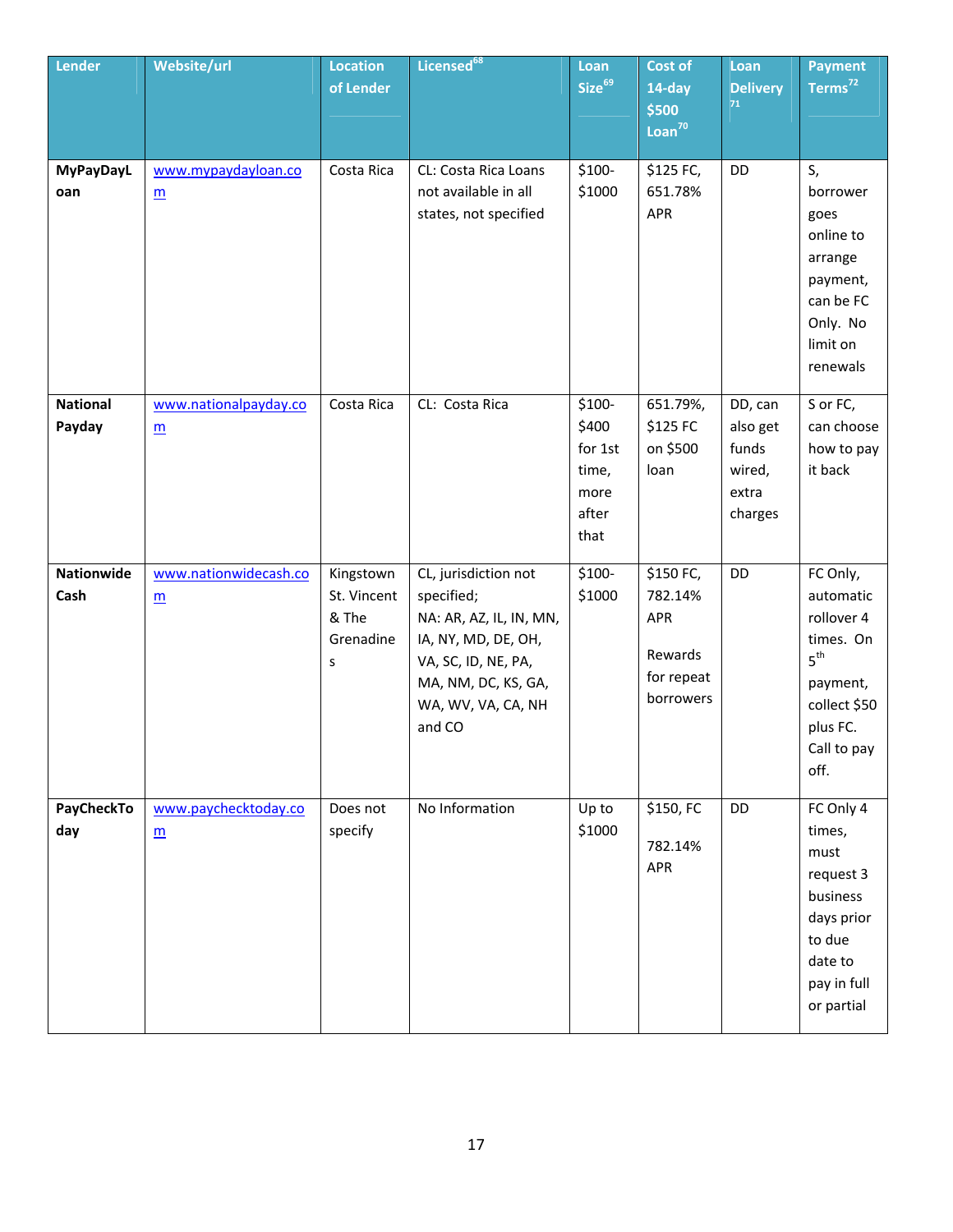| <b>Lender</b>                      | Website/url                   | <b>Location</b><br>of Lender            | Licensed <sup>68</sup>                                                                                                                                                                                         | Loan<br>Size <sup>69</sup>                           | Cost of<br>14-day<br>\$500<br>Loan <sup>70</sup>                                            | Loan<br><b>Delivery</b><br>71 | <b>Payment</b><br>Terms <sup>72</sup>                                                        |
|------------------------------------|-------------------------------|-----------------------------------------|----------------------------------------------------------------------------------------------------------------------------------------------------------------------------------------------------------------|------------------------------------------------------|---------------------------------------------------------------------------------------------|-------------------------------|----------------------------------------------------------------------------------------------|
| PayDay One                         | www.paydayone.com             | Think Cash<br>in Ft.<br>Worth,<br>Texas | CL: DE. SL in 18<br>states. CSO loans in<br>OH, TX<br>NA: AL, AK, AZ, AR,<br>CO, CT, FL, GA, IN, IA,<br>KY, MD, MA, MI, MN,<br>MT, NE, NH, NJ, NM,<br>NY, NC, ND, OK, OR,<br>PA, UT, VT, VA, WA,<br>WV, and WI | $$100-$<br>\$1000                                    | \$72.50<br>FC;<br>378.04%<br>APR in<br>Kansas<br>\$112.50;<br>586.61%<br>APR in<br>Delaware | DD, SVC                       | S                                                                                            |
| PayDayMax<br>.com                  | www.paydaymax.com             | Anguilla,<br>B.W.I                      | CL: Anguilla, B.W.I NA:<br>GA, MT, NH, WV, OH,<br>VA, NJ, OR, CO, NV<br>and Sacramento, CA<br>Loan Match                                                                                                       | $$100-$<br>\$1500                                    | \$93.10 FC<br>485.45%<br>APR                                                                | DD                            | FC ONLY, 3<br>rollovers<br>permitted                                                         |
| SpeedyCash                         | www.speedycash.com            | Wichita, KS                             | SL in 25 states<br>AL, AK, AZ, CA, HI, ID,<br>IL, KS, LA, MS, MO,<br>NV, ND, OK, RI, SD, TX,<br>UT, WA, WI, WY<br>In AZ, licensed as a<br>sales finance co.<br>Loan Match                                      | Up to<br>\$1,000,<br>max in<br>IL and<br>UT<br>\$500 | Utah:<br>651.79%,<br>FC \$125                                                               | DD                            | S or FC,<br>may<br>extend.                                                                   |
| <b>Tremont</b><br><b>Financial</b> | www.tremont-<br>financial.com | South<br>Dakota                         | CL: SD                                                                                                                                                                                                         | \$250-<br>\$500                                      | \$150,<br>(782%<br>APR not<br>disclosed,<br>on Note)<br>\$30 NSF                            | DD                            | S, but can<br>request<br>deferral<br>and pay FC<br>and 20% of<br>loan, 4<br>deferrals<br>max |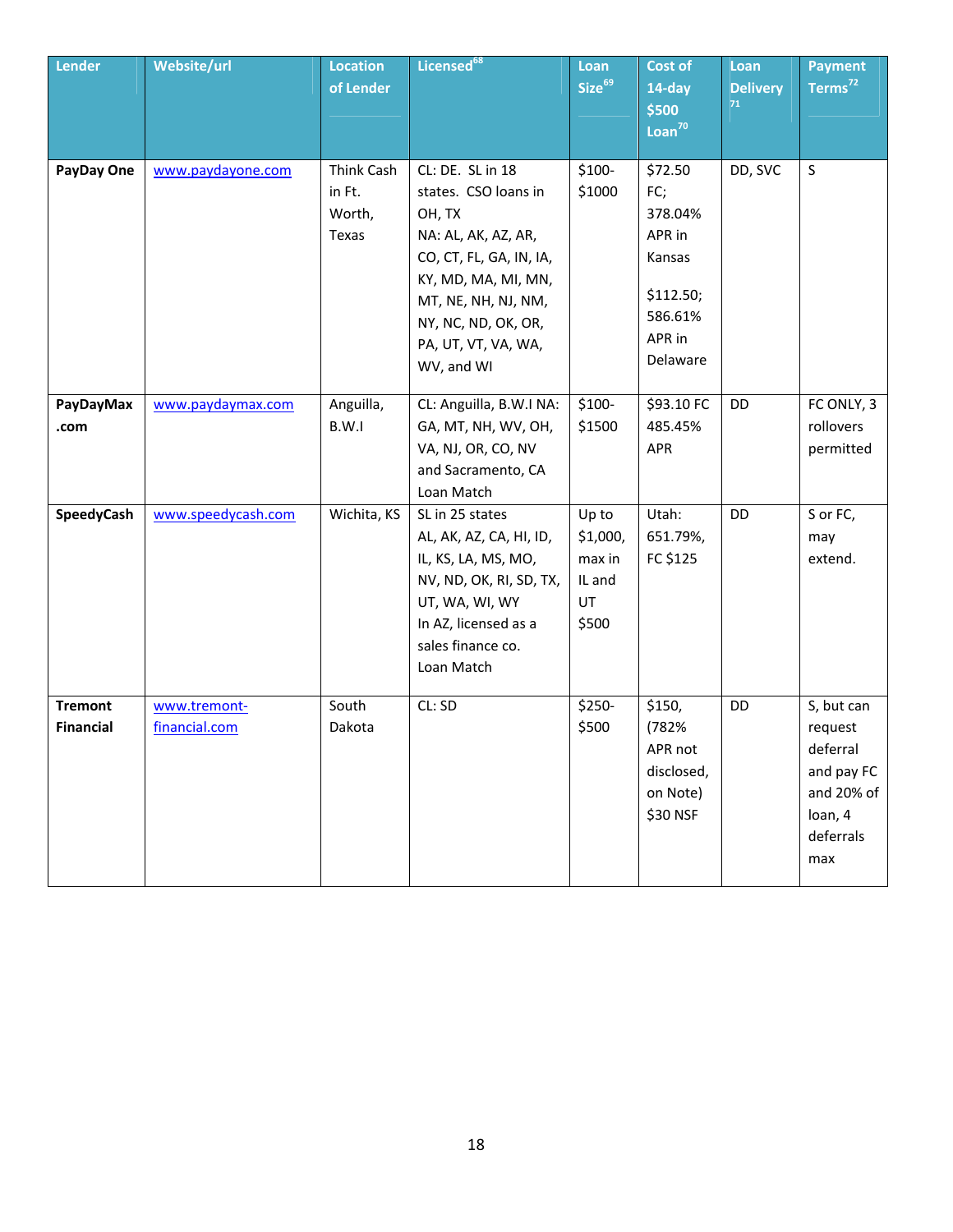| <b>Lender</b>                        | <b>URLS</b>                                      | <b>Privacy</b><br><b>Policy</b> | <b>Secure</b><br><b>Application</b><br>73 | <b>Personal Information</b><br>collected $^{74}$ | <b>Bank</b><br><b>Account</b><br><b>Informati</b><br>on<br><b>Collected</b><br>75 | <b>EFTA</b><br>Notice <sup>76</sup>                                                  | <b>Payment</b><br>Method <sup>77</sup> |
|--------------------------------------|--------------------------------------------------|---------------------------------|-------------------------------------------|--------------------------------------------------|-----------------------------------------------------------------------------------|--------------------------------------------------------------------------------------|----------------------------------------|
| AAAPayday<br>Cash                    | www.AAAPaydayCash.<br>com                        | Y                               | SA                                        | SSN, N/A/P, DOB,<br>Driver's License             | <b>BAN</b>                                                                        | Y                                                                                    | <b>ACH</b>                             |
| American<br>Web Loan                 | http://americanwebloa<br>n.com                   | Y                               | SA                                        | Number, 3 references<br>N/A/P, DOB               | <b>BAN</b>                                                                        | $\mathsf{N}$                                                                         | <b>ACH</b>                             |
| <b>AmeriCash</b><br><b>Advance</b>   | www.americashadvanc<br>e.com                     | Υ                               | SA                                        | SSN, N/A/P, DOB,<br>active military              | <b>BAN</b>                                                                        | Y, cannot<br>revoke<br><b>ACH</b>                                                    | <b>ACH</b>                             |
| Ca\$hNetUSA<br>(Advance<br>America)  | www.cashnetusa.com<br>www.advanceamerica.<br>net | Y                               | SA                                        | SSN, N/A/P, DOB                                  | <b>BAN</b>                                                                        | Y, for<br>states<br>with<br>single<br>payment<br>no right<br>to revoke<br><b>ACH</b> | <b>ACH</b>                             |
| <b>Cash Direct</b><br><b>Express</b> | www.cashdirectexpres<br>s.com/                   | Y                               | $\mathsf{N}$                              | SSN, N/A/P, DOB,<br>Driver's License<br>Number   | <b>BAN</b>                                                                        | N                                                                                    | No info                                |

### **Chart 2: Online Loan Personal and Financial Information**

 $\overline{\phantom{a}}$ 

<sup>&</sup>lt;sup>73</sup> "Y" if page that collects personal information has a URL as "https"<br><sup>74</sup> The column lists the personal financial information that must be entered into the lender's online application form. "SSN" is a Social Security number. "CC" is the borrower's credit card number. "DL" is driver's license number. "N/A/P" is name, address,

phone and other contact information. "MS" is military status of borrower.<br><sup>75</sup> "BAN" means borrower must provide the bank account and routing number for her checking account. "FAX" means borrower must fax documents to the lender, such as bank statements.

<sup>&</sup>lt;sup>76</sup> "Yes" if the website or loan documents provide the required disclosures telling consumers how to revoke authorization for electronic funds transfer for periodic payment loans. "No" indicates that this right‐to‐revoke notice is not given or available to

surveyor prior to applying for a loan. EFTA notice may be in loan contract provided borrower.<br><sup>77</sup> "ACH" is automated clearinghouse or electronic fund transfer, "RCC" or "remotely created check" indicates the lender claims right to create an unsigned paper check to withdraw funds from the borrower's account. "CK" if borrower can repay loan with a personal check. Some agreements claim the right to withdraw payment from any bank account the borrower has, even if not listed on the loan application.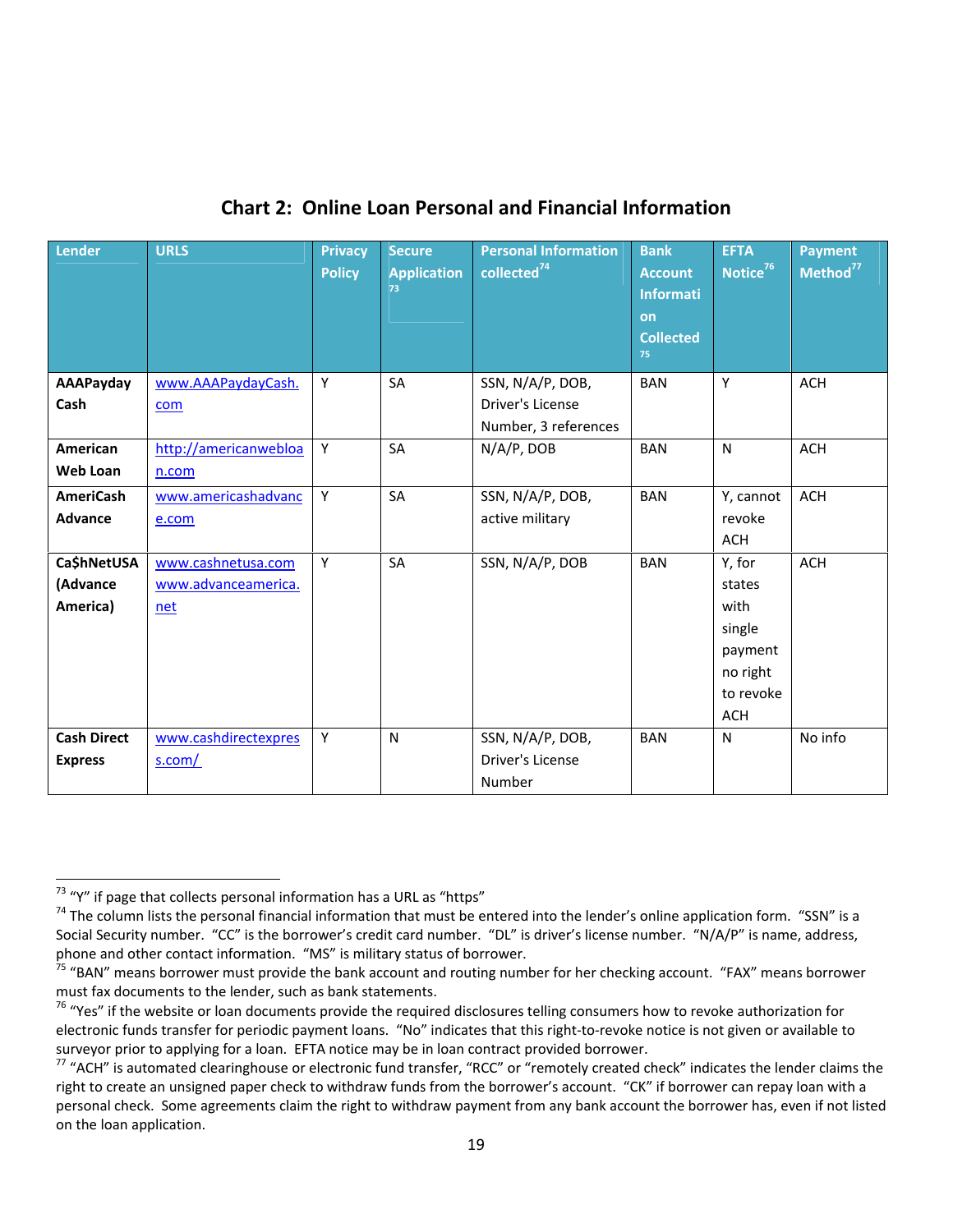| <b>Lender</b>                   | <b>URLS</b>                                                   | <b>Privacy</b><br><b>Policy</b> | <b>Secure</b><br><b>Application</b><br>73 <sup>°</sup> | <b>Personal Information</b><br>collected <sup>74</sup>             | <b>Bank</b><br><b>Account</b>                    | <b>EFTA</b><br>Notice <sup>76</sup>       | <b>Payment</b><br>Method <sup>77</sup>               |
|---------------------------------|---------------------------------------------------------------|---------------------------------|--------------------------------------------------------|--------------------------------------------------------------------|--------------------------------------------------|-------------------------------------------|------------------------------------------------------|
|                                 |                                                               |                                 |                                                        |                                                                    | <b>Informati</b><br>on<br><b>Collected</b><br>75 |                                           |                                                      |
| <b>Check into</b><br>Cash       | https://www.checkinto<br>cash.com,<br>www.loanbyphone.c<br>om | Y                               | SA                                                     | N/A/P, SSN, Driver's<br>License Number                             | <b>BAN</b>                                       | $\mathsf{N}$                              | <b>ACH</b>                                           |
| Check 'n Go                     | www.checkngo.com                                              | Υ                               | SA                                                     | SSN, N/A/P, DOB,<br>Driver's License<br>Number, active<br>military | <b>BAN</b>                                       | N                                         | <b>ACH</b>                                           |
| <b>DiscountAdv</b><br>ances     | www.discountadvance<br>s.com                                  | Y                               | SA                                                     | N/A/P, DOB, Driver's<br>License Number                             | <b>BAN</b>                                       | N                                         | <b>ACH</b><br>Payment<br>from any<br>bank<br>account |
| <b>EZPayDayCa</b><br>sh         | www.ezpaydaycash.co<br>$\underline{\mathsf{m}}$               | Y                               | SA                                                     | SSN, N/A/P, DOB,<br>Driver's License<br>Number, active<br>military | <b>BAN</b>                                       | Y                                         | <b>ACH</b>                                           |
| Lakota Cash                     | http://www.lakotacash<br>.com/                                | Y.                              | SA                                                     | N/A/P, DOB, SSN, ID                                                | <b>BAN</b>                                       | ${\sf N}$                                 | <b>ACH</b>                                           |
| <b>Loan Point</b><br><b>USA</b> | www.loanpointusa.co<br>m/                                     | Y                               | SA                                                     | N/A/P, DOB                                                         | <b>BAN</b>                                       | Not<br>disclosed                          | ACH, pay by<br>CK with<br>permission                 |
| <b>MyCashNow</b>                | www.mycashnow.com                                             | Υ                               | SA                                                     | N/A/P, DOB, Driver's<br>License Number                             | <b>BAN</b>                                       | Not<br>disclosed                          | <b>ACH</b><br>Payment<br>from any<br>bank<br>account |
| <b>MyPayDayL</b><br>oan         | www.mypaydayloan.co<br>m                                      | Y                               | SA                                                     | SSN, N/A/                                                          | <b>BAN</b>                                       | $\mathsf{N}$                              | <b>ACH</b>                                           |
| <b>National</b><br>Payday       | www.nationalpayday.c<br>om                                    | Y                               | SA                                                     | N AND DOB on page 1<br>of 5                                        | <b>BAN</b>                                       | Y on<br>bank<br>account<br>change<br>form | ACH, RCC                                             |
| <b>Nationwide</b><br>Cash       | www.nationwidecash.c<br>om                                    | Y.                              | SA                                                     | SSN, N/A/P, DOB,<br>Driver's License<br>Number                     |                                                  | ${\sf N}$                                 | <b>ACH</b>                                           |
| PayCheckTo<br>day               | www.paychecktoday.c<br>om                                     | Y                               | SA                                                     | SSN, N/A/P, DOB,<br>Driver's License<br>Number                     | <b>BAN</b>                                       | $\mathsf{N}$                              | <b>ACH</b>                                           |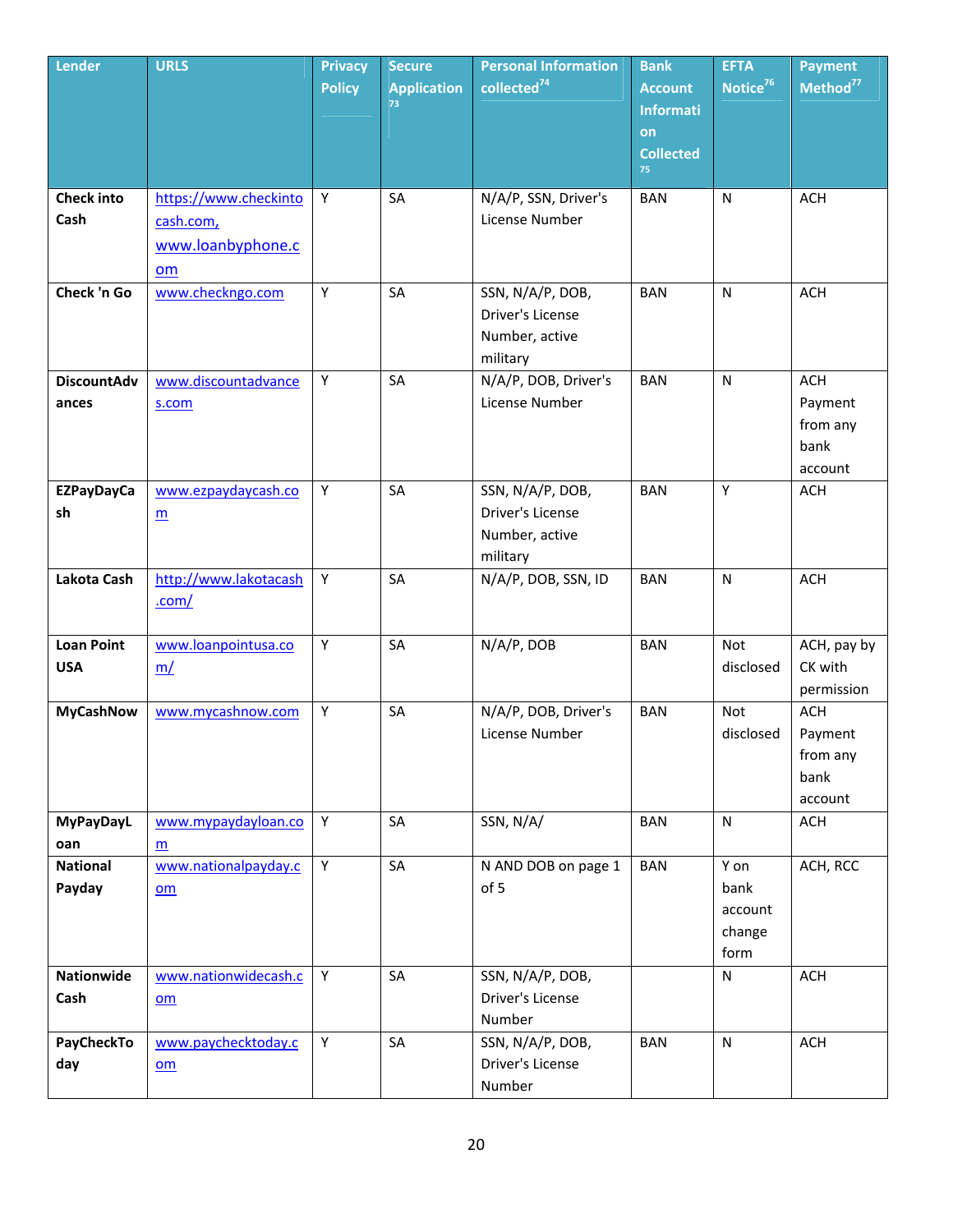| Lender                             | <b>URLS</b>                   | <b>Privacy</b><br><b>Policy</b>         | <b>Secure</b><br><b>Application</b><br>73 | <b>Personal Information</b><br>collected <sup>74</sup>                                   | <b>Bank</b><br><b>Account</b><br><b>Informati</b><br>on<br><b>Collected</b><br>75 | <b>EFTA</b><br>Notice <sup>76</sup> | <b>Payment</b><br>Method <sup>77</sup> |
|------------------------------------|-------------------------------|-----------------------------------------|-------------------------------------------|------------------------------------------------------------------------------------------|-----------------------------------------------------------------------------------|-------------------------------------|----------------------------------------|
| PayDay One                         | www.paydayone.com             | Y                                       | SA                                        | SSN, N/A/P, DOB,<br>Driver's License<br>Number, active<br>military                       | <b>BAN</b>                                                                        | Υ                                   | ACH                                    |
| PayDayMax.<br>com                  | www.paydaymax.com             | Y                                       | SA                                        | N/A/P, DOB, Driver's<br>License Number                                                   | <b>BAN</b>                                                                        | $\mathsf{N}$                        | <b>ACH</b>                             |
| SpeedyCash                         | www.speedycash.com            | Y                                       | SA                                        | SSN, N/A/P, DOB,<br>Driver's License<br>Number, CC (not<br>required), active<br>military | <b>BAN</b>                                                                        | N                                   | ACH, credit<br>or debit<br>card        |
| <b>Tremont</b><br><b>Financial</b> | www.tremont-<br>financial.com | Y, in<br>Terms<br>and<br>Conditi<br>ons | SA                                        | SSN, N/A/P, DOB,<br>Driver's License<br>Number                                           | <b>BAN</b>                                                                        | Υ                                   | ACH, RCC                               |

# **Chart 3: Privacy Policy Chart<sup>78</sup>**

| Lender            | <b>Website</b>                 | <b>Collect</b><br>ed Info:<br><b>Income</b><br>and<br><b>Employ</b><br>ment | <b>Collected</b><br><b>Info: Banking</b><br><b>Transaction</b><br>History <sup>79</sup> | <b>Collected</b><br><b>Info: URL</b><br>and TCP/IP<br><b>Address</b> | <b>Collected</b><br><b>Info: Cookies</b><br>and Web<br><b>Beacons (C)</b><br>or WB or<br>both) | <b>Shared</b><br><b>Info: Third</b><br>Parties <sup>80</sup><br>(Y/N) | <b>Shared</b><br>Info: Opt-<br>Out <sup>81</sup> |
|-------------------|--------------------------------|-----------------------------------------------------------------------------|-----------------------------------------------------------------------------------------|----------------------------------------------------------------------|------------------------------------------------------------------------------------------------|-----------------------------------------------------------------------|--------------------------------------------------|
| AAAPaydayCash     | www.AAAPayda<br>yCash.com      | Yes                                                                         | Yes                                                                                     | Does not<br>specify                                                  | Does not<br>specify                                                                            | <b>Yes</b>                                                            | <b>Yes</b>                                       |
| American Web Loan | http://american<br>webloan.com | Yes                                                                         | Yes                                                                                     | Does not<br>specify                                                  | Does not<br>specify                                                                            | Yes                                                                   | Yes                                              |

 $78$  Information from privacy policy posted on lender website.

<sup>80</sup> This includes sharing of information for marketing purposes including sharing of information with affiliated and non-affiliated third parties.

 $\frac{81}{10}$  This column specifies whether or not there is a mechanism for opting-out of sharing information with non-affiliated third parties for marketing purposes.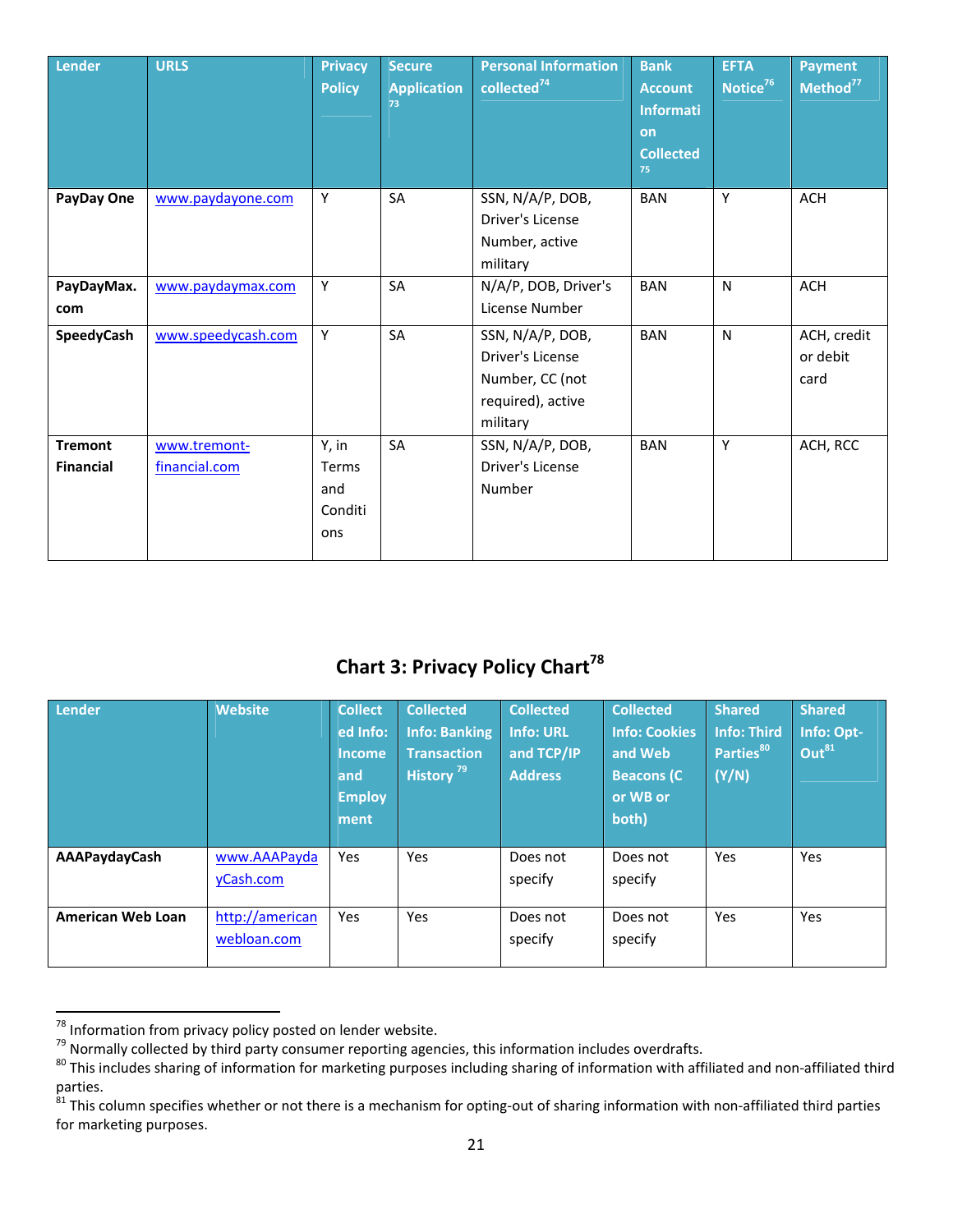| Lender                           | <b>Website</b>                                       | <b>Collect</b><br>ed Info:<br><b>Income</b><br>and<br><b>Employ</b><br>ment | <b>Collected</b><br><b>Info: Banking</b><br><b>Transaction</b><br>History <sup>79</sup> | <b>Collected</b><br><b>Info: URL</b><br>and TCP/IP<br><b>Address</b> | <b>Collected</b><br><b>Info: Cookies</b><br>and Web<br><b>Beacons (C)</b><br>or WB or<br>both) | <b>Shared</b><br><b>Info: Third</b><br>Parties <sup>80</sup><br>(Y/N) | <b>Shared</b><br>Info: Opt-<br>Out <sup>81</sup> |
|----------------------------------|------------------------------------------------------|-----------------------------------------------------------------------------|-----------------------------------------------------------------------------------------|----------------------------------------------------------------------|------------------------------------------------------------------------------------------------|-----------------------------------------------------------------------|--------------------------------------------------|
| <b>AmeriCash Advance</b>         | www.americash<br>advance.com                         | Yes                                                                         | Yes                                                                                     | Does not<br>specify                                                  | Does not<br>specify                                                                            | No                                                                    | N/A                                              |
| Ca\$hNetUSA<br>(Advance America) | www.cashnetus<br>a.com<br>www.advancea<br>merica.net | Yes                                                                         | Yes                                                                                     | Yes                                                                  | <b>Both</b>                                                                                    | Yes                                                                   | Yes                                              |
| <b>Cash Direct Express</b>       | www.cashdirect<br>express.com/                       | Yes                                                                         | Yes                                                                                     | Yes                                                                  | <b>Both</b>                                                                                    | Yes                                                                   | Yes                                              |
| <b>Check into Cash</b>           | https://www.ch<br>eckintocashonli<br>ne.com          | Yes                                                                         | Yes                                                                                     | Does not<br>specify                                                  | Does not<br>specify                                                                            | Yes                                                                   | Yes                                              |
| Check 'n Go                      | www.checkngo.<br>com                                 | Yes                                                                         | Yes                                                                                     | Yes                                                                  | Does not<br>specify                                                                            | Yes                                                                   | Yes                                              |
| <b>DiscountAdvances</b>          | www.discounta<br>dvances.com                         | Yes                                                                         | Yes                                                                                     | Does not<br>specify                                                  | $\mathsf{C}$                                                                                   | Yes                                                                   | Yes                                              |
| <b>EZPayDayCash</b>              | www.ezpaydayc<br>ash.com                             | Yes                                                                         | Yes                                                                                     | Yes                                                                  | <b>Both</b>                                                                                    | Yes                                                                   | Yes                                              |
| Lakota Cash                      | http://www.lak<br>otacash.com/                       | Yes                                                                         | Yes                                                                                     | Does not<br>specify                                                  | Does not<br>specify                                                                            | Yes                                                                   | <b>No</b>                                        |
| <b>Loan Point USA</b>            | www.loanpoint<br>usa.com/                            | Yes                                                                         | Yes                                                                                     | Does not<br>specify                                                  | Does not<br>specify                                                                            | Yes                                                                   | No                                               |
| <b>MyCashNow</b>                 | www.mycashno<br>w.com                                | Yes                                                                         | Yes                                                                                     | Yes                                                                  | $\mathsf C$                                                                                    | Yes                                                                   | Yes                                              |
| MyPayDayLoan                     | www.mypaydayl<br>oan.com                             | Yes                                                                         | Yes                                                                                     | Does not<br>specify                                                  | Does not<br>specify                                                                            | Yes                                                                   | Yes                                              |
| <b>National Payday</b>           | www.nationalpa<br>yday.com                           | Yes                                                                         | Yes                                                                                     | Does not<br>specify                                                  | Both                                                                                           | Yes                                                                   | Yes                                              |
| <b>Nationwide Cash</b>           | www.nationwid<br>ecash.com                           | Yes                                                                         | Yes                                                                                     | Does not<br>specify                                                  | Does not<br>specify                                                                            | Yes                                                                   | No                                               |
| PayCheckToday                    | www.paycheckt<br>oday.com                            | Yes                                                                         | Yes                                                                                     | Yes                                                                  | Both                                                                                           | Yes                                                                   | No                                               |